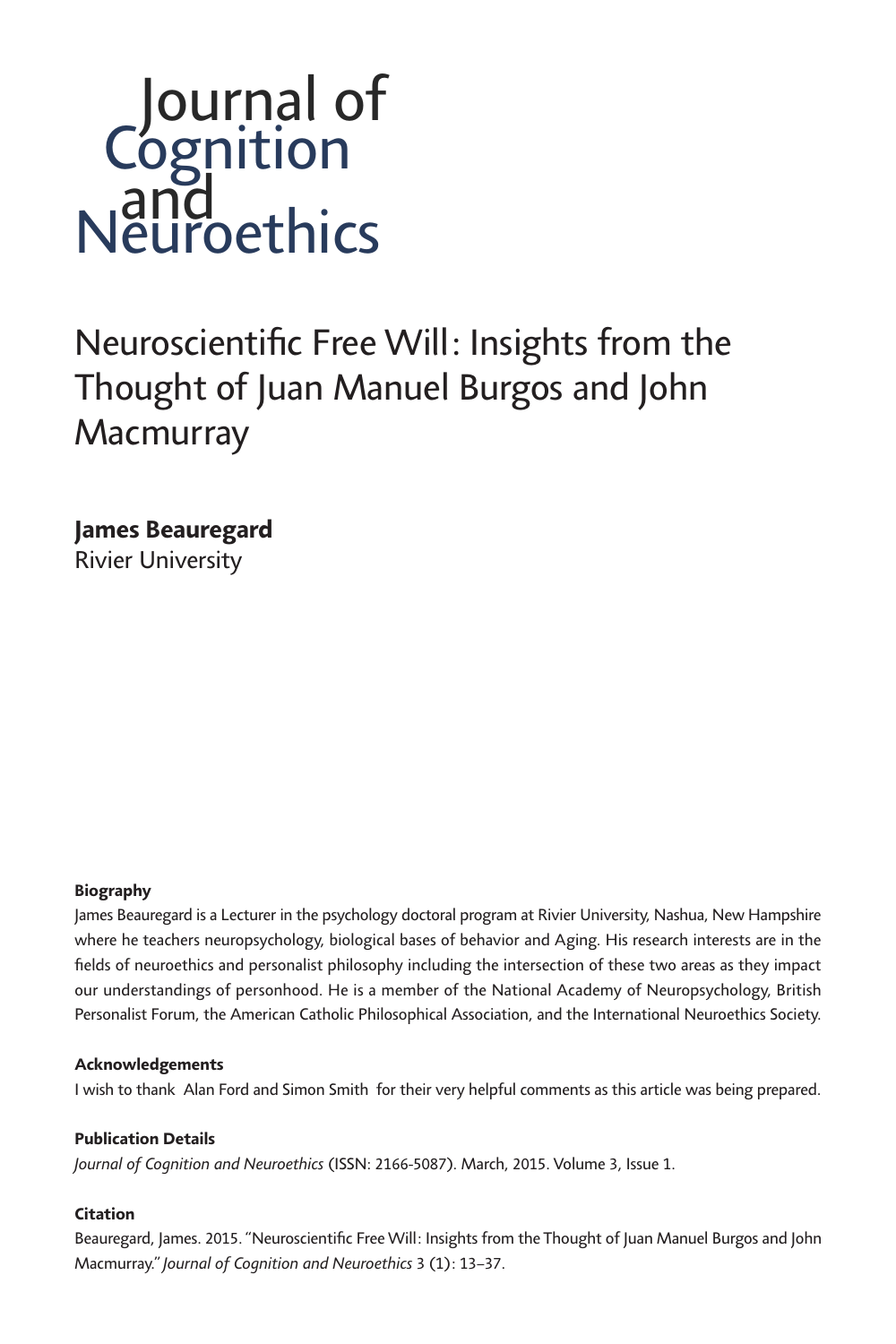# *Neuroscientific Free Will: Insights from the Thought of Juan Manuel Burgos and John Macmurray*

*James Beauregard*

#### *Abstract*

*Neuroscience has moved to the forefront of the free will debate, introducing new ideas, new questions and new problems regarding Free Will. This paper examines our neuroscientific and philosophical notions of free*  will and suggests that the principal problem in the debate is that the free will question has been inadequately *formulated. The neuroscience debate has come to be grounded in an empirical neuroscientific position with its materialist/deterministic presuppositions, and in the outmoded position of substance dualism that has bequeathed us the mind/body problem. A reformulation of the question is presented drawing on the thought of Juan Manuel Burgos and John Macmurray in the tradition of philosophical personalism. Free will, when examined from the field of the personal, and in categories specific to human persons, becomes a human activity, rather than a merely physical capacity or faculty. From this perspective, it becomes possible to address free*  will in the context of normal development, and to ask questions regarding limitations on free will, including *contemporary understandings of the impact of neurologic and psychiatric illness.* 

#### *Keywords*

*Free will, personalism, Juan Manuel Burgos, John Macmurray, neuroscience, neuroethics*

#### *I. Neuroscience and Free Will*

*Neuroscience has made its presence felt in the Free Will debate in two ways. First, and most pervasively, through the methodology and general worldview of science present*  in the wider culture, as science investigates brain function and shapes our views of self. *Secondly, and most dramatically, neuroscience entered the Free Will debate through the work of neuroscientist Benjamin Libet in his empirical studies of conscious intention to act, studies that have generated widespread discussion and conflicting interpretation.*

*The purpose of this essay is to address the question of free will at the structural level and to question of whether our current conceptual approaches are adequate to the task. I* will suggest that the "problem" of free will is one that is largely of our own making and *is the result of a process of abstraction that limits our ability to address the question. I will also suggest that a broadening of this currently over-limited conceptual architecture*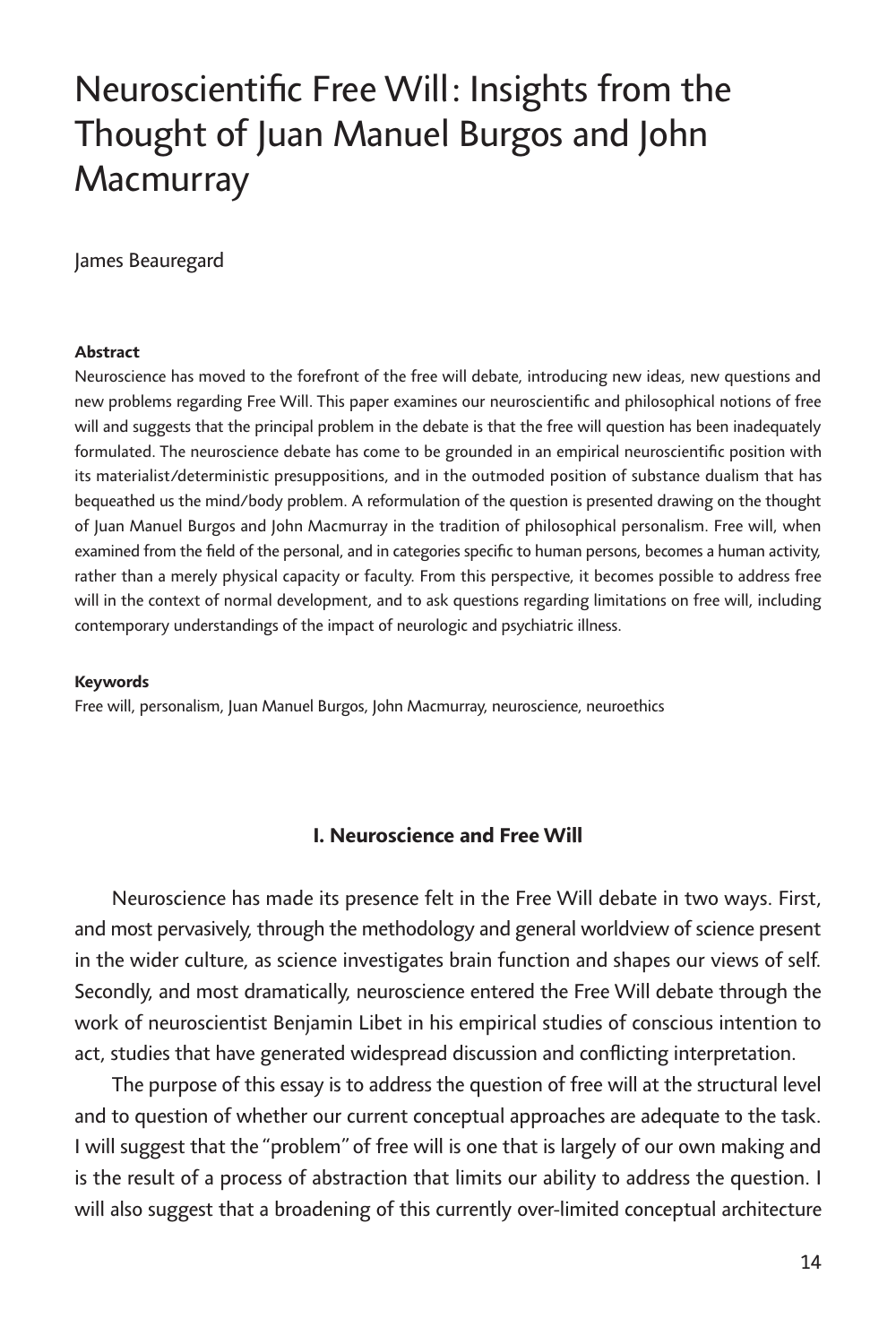*would be helpful in seeing the larger problem, and moving toward a broader and deeper discussion of free will that takes into account the full complexity of the human person.* 

# *Neuroscience*

*Neuroscience has deepened our understanding of brain function as a complement to discussions of Free Will. It has also been problematic in terms of the underlying assumptions of its worldview. The methods of neuroscience are those of the wider scientific enterprise, grounded in the experimental method and the examination of observable phenomena.1 Science in the modern era limits itself to the observable, physical world, and thus on the physical/material and organic aspects of the person, a focus that has brought about great advances in science and medicine, but at the same time continues to operate within a dualistic and at times monolithic world view that creates difficulties when attempting to think about Free Will, forcing us to ask the question, "How our mind and body connected?"*

# *The Necessary Consequence of Dualism*

*This dualism arose as philosophy shifted from a theocentric to an anthropocentric enterprise. Cartesian notions of mental substance and physical substance as discrete and fundamentally different aspects of reality have left us with the struggle of trying*  to describe how the two interact. Neuroscience has, in practice, embraced and reduced *this dualism in its discussions of mind and body, and attempted to describe these two conceptually distinct entities in terms of neurobiology.2 I would like to suggest that the problem of Free Will, within this context, is a problem largely of our own making.*

*<sup>1.</sup> See, for example, Gazzaniga et al (2009) Cognitive Neuroscience: The Biology of the Mind,. 3rd ed. New York: W.W. Norton & Co., especially Chapter 4, "Methods of Cognitive Neuroscience."*

*<sup>2.</sup> Neurologist Hal Blumenfeld captures this debate: "Where is the mind and what is the mind? These questions have haunted scientists and philosophers throughout human history. Although we cannot yet answer these questions with certainty, investigation for he nervous system allows at least tentative conjectures in this realm. Although some would argue otherwise, the burden of evidence currently available suggests that the mind is manifested through ordinary physical processes located within the body. Note that these first two fundamental conjectures about where the mind is (in the body) and what the mind is (normal physical processes) remain hypotheses, perhaps with growing evidence in their favor, yet remaining unproven nonetheless. See his Neuroanatomy Through Clinical Cases, 2nd ed., "A Simple Working Model of the Mind," 973 ff.*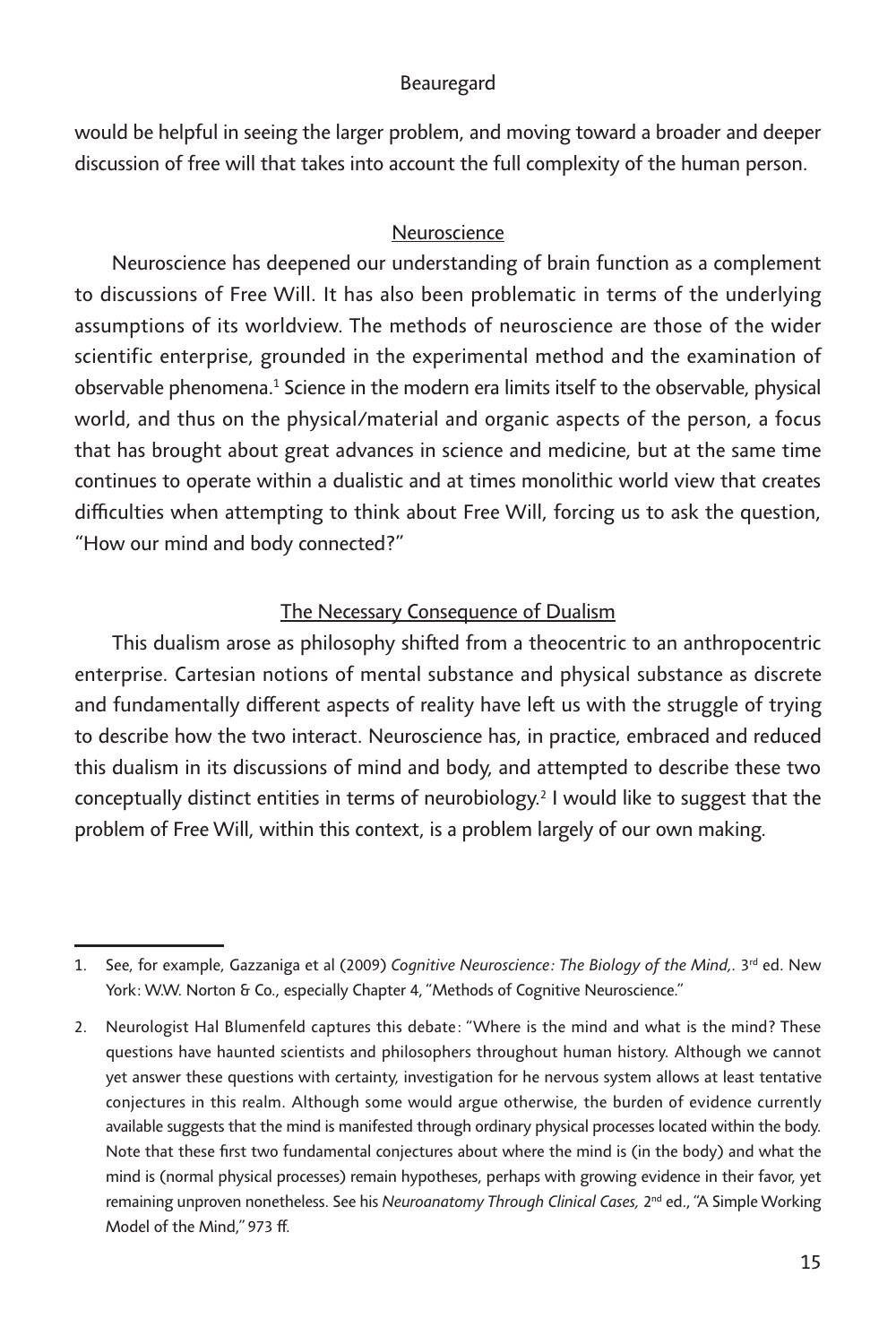# *Free Will in the Field of the Personal*

For Free Will there is a way through the problem of dualism that can be found in the philosophy of Personalism. In examining this path, I will look to the work of *the Personalist tradition in general, and specifically to the work of two Personalist philosophers, John Macmurray, writing in Scotland and England through much of the 20th century, and Juan Manuel Burgos writing in Spain today. Both philosophers offer a diagnosis of the problem of how we think about Free Will, and both offer some solutions.*

If we follow the work of these two philosophers, it becomes possible to see the conceptual difficulties in many of the current formulations of the problem of Free Will *to reformulate them in a more comprehensive way. These philosophers address some problematic philosophical ideas that have endured in the Free Will discussion, and seek to reformulate a number of questions in a more comprehensive manner.*

#### *II. Personalism*

*The Personalist philosophical tradition has deep roots in the history of philosophy, but took its contemporary form during and after the two World Wars. Personalism steps outside of the Cartesian thought world and offers an opportunity to consider the question of Free Will in a manner that is grounded in persons adequately envisioned.*  For these philosophers, the question of Free Will is first and fundamentally a question of *Persons. Personalism originates in a shift in perspective, moving from questions of being to questions of doing, from questions of substance to questions of action-in-relation.* 

*Personalism is not a single philosophical school, but rather a "worldview" defined*  by some central ideas held in common by many philosophers working in the tradition. It is grounded in "the general affirmation of the centrality of the person for philosophical *thought" (Williams and Bengtsson 2014, 2). Personalism asserts "the person is the key in the search for self – knowledge, for correct insight into reality, and for the place of persons in it" (Buford 2011, 1). In practice, this means that "Personalists believe that the human person should be the ontological and epistemological starting point of philosophical reflection. Their concern is to investigate the experience, the status and the dignity of the human being as person, and regard this as the starting – point for all subsequent philosophical analysis" (Williams and Bengtsson 2014, 3). British philosopher Richard Allen has given us a succinct description of the Personalist tradition:*

*'Personalism' is a distinctive way of thinking, and not only in philosophy but also in theology, history, sociology and psychology, which stresses the distinctiveness, unique value, freedom and responsibility of*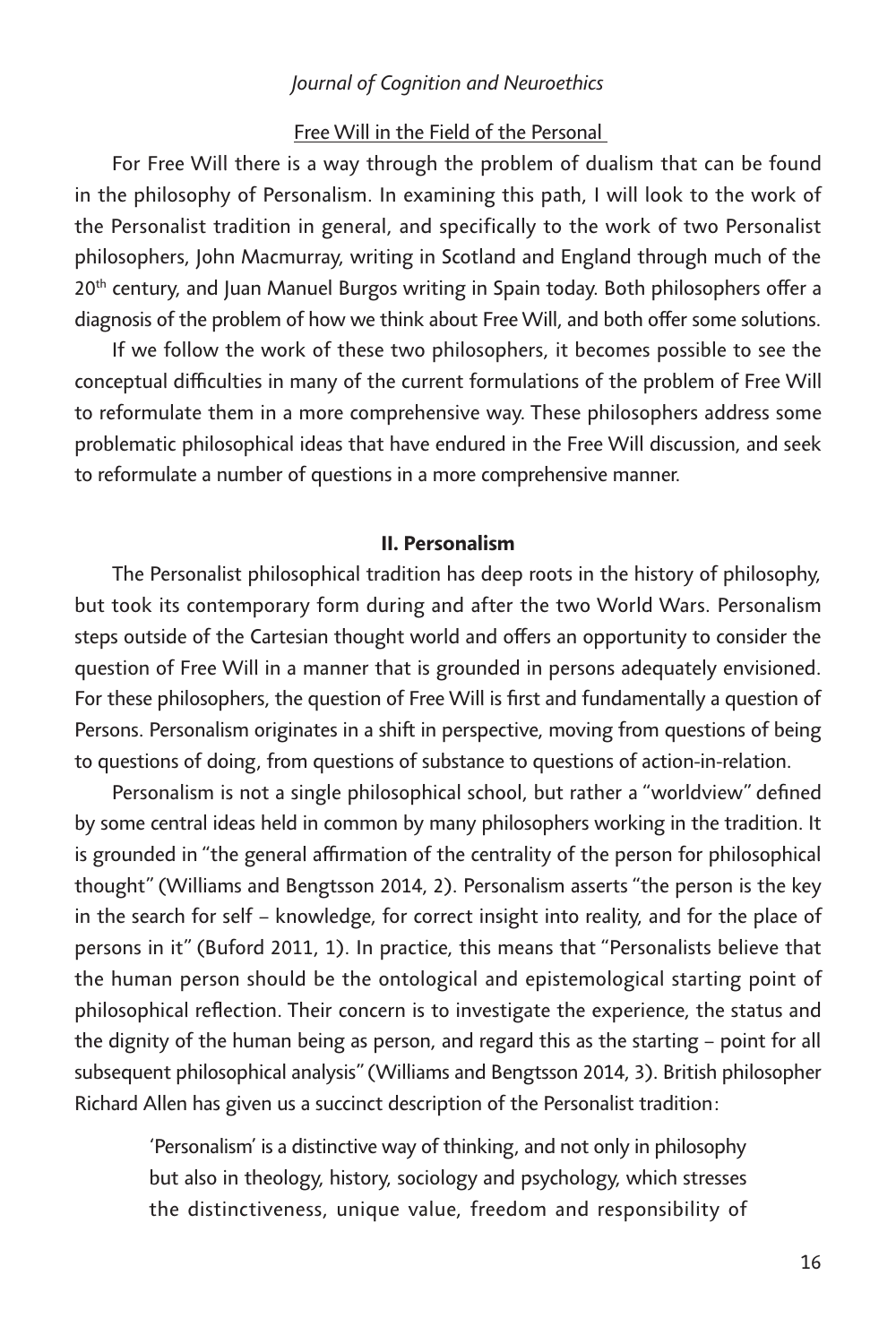*personal existence, and seeks to articulate and apply the categories and conceptions uniquely appropriate to persons, and not just those applicable to animals, organisms and merely physical entities, nor the barren and abstract ones of formal logic. (Allen 2013, 2)3*

*Personalism encompasses a broad range of philosophical ideas and methods; historically, it has never associated itself with one specific or dominant methodology. At the same time, with Person as its central topos (Buford 2009), Williams and Bengtsson (2014) have identified five common characteristics of Personalist thought:*

- *1. The Person/Non-person distinction: Personalism holds that there is radical difference between persons and nonpersons and that there is a character of irreducibility to the human person. For Personalists, the difference between human beings on the one hand, and animals and inanimate objects on the other is one of kind, not of degree.*
- *2. The dignity of the human person: The ontological distinction between persons*  and nonpersons yields ethical consequences that include affirming the dignity *and inherent value of persons, recognizing a difference between "someone" and "something" which touches on issues of justice, political decision-making, and life in community.*
- *3. Interiority and subjectivity: Personalism acknowledges the interior/subjective nature of person in the unity of self-awareness and consciousness, in the human experience of self as both subject and object of activity, not reducible to the material world. In the Personalist tradition, this subjectivity encompasses "interiority, freedom, and personal autonomy" (Williams and Bengtsson 2014, 31). "The human being must be treated as a subject, must be understood in terms of the modern view of specifically human subjectivity as determined by consciousness" (Williams and Bengtsson 2014, 33).*
- *4. Self-determination: For Personalism, this is the domain of Free Will in action, where persons interact with the world not in a causally predetermined manner, but rather act out of an inner subjectivity capable of action and selfdetermination. For the Personalist, human action is creative, causal, and determines both the external world and the actor. Action and self-determination occurs in the domain of the moral life where good or bad actions are sought and*

*<sup>3.</sup> Allen's brief, focused essay is in the introduction to Three British Personalist Philosophers, which gives overviews of the work of Michael Polanyi, John Macmurray and Austin Farrer. It is available through the British Personalist forum, www.britishpersonalistforum.org.uk.*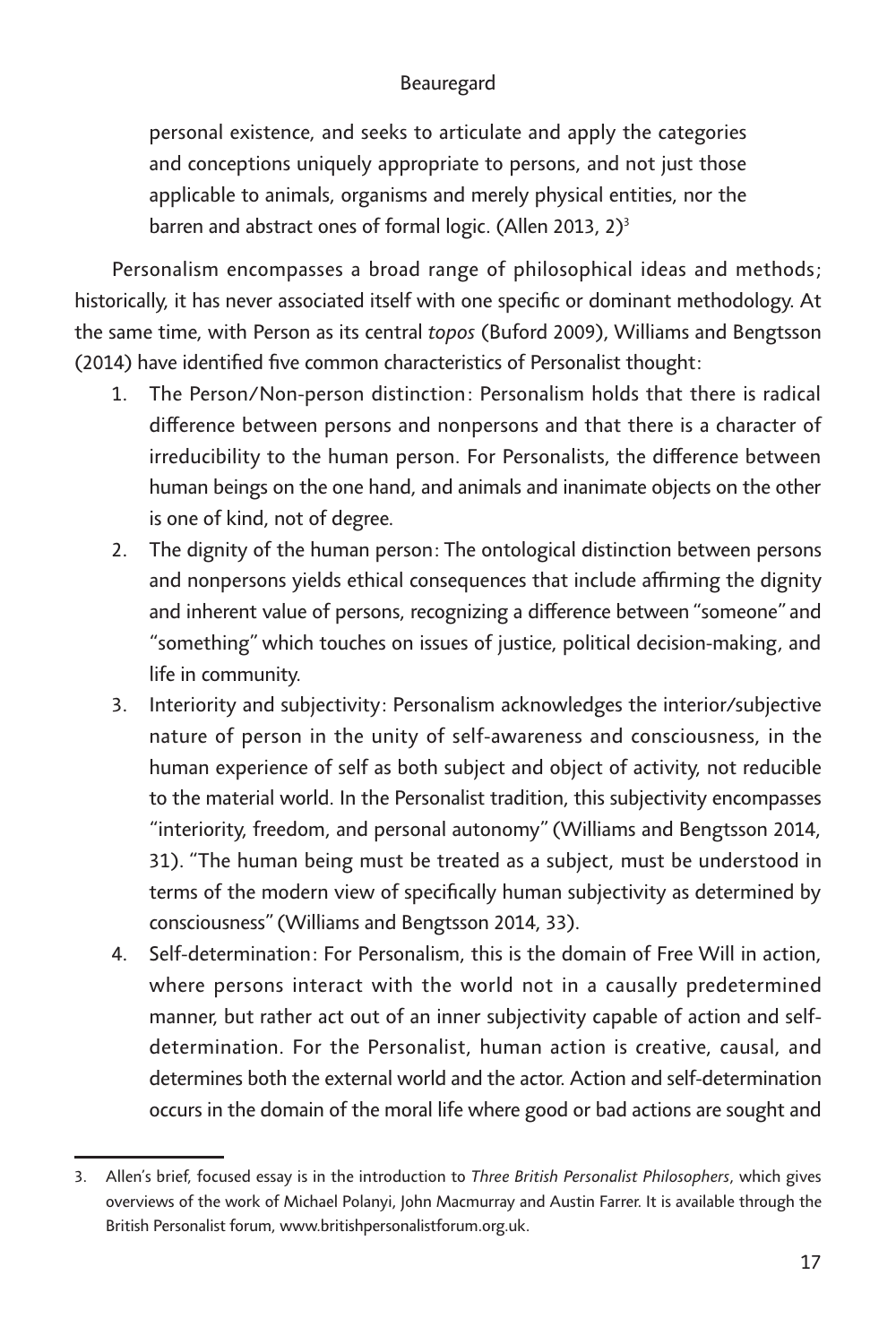*performed and where persons form themselves into morally good or bad human beings.*

*5. Relationality: The various Personalist traditions emphasize the human person's nature as a social/relational being. Persons never exist in isolation, and becoming a person is an integrally social activity that happens across the lifespan. For the Personalist, human beings flourish most fully only in relation with others. This aspect of personhood was strongly influenced by mid-20th century Personalist philosophy seeking a middle way through the extreme visions of Totalitarianisms of the right and the left that saw the individual as subsumed by and subordinate to the state on the one hand, and an extreme individualism which viewed the human person without need for relation to others. For the Personalist, humans are naturally social, naturally form societies and maintain them intentionally in the service of human flourishing.*

# *III. Diagnosing the Problem*

*Juan Manuel Burgos and John Macmurray, both operate within this broadly Personalist tradition. Both writers illustrate that much of the "problem" of free will is one of our own making, deeply rooted in our habits of thought formulated at the beginning of the scientific revolution in the 17th century and in the concurrent rise of the modern philosophical period. Both authors see much of the difficulty in contemporary thought as grounded in a misconception of persons, and both propose a transformation in our thinking to a more holistic vision of person that adequately addresses the problem of Free Will.*

# *Juan Manuel Burgos and the Classical Philosophical Heritage*

Juan Manuel Burgos, currently Professor at the University San Pablo CEU (Madrid) *has written extensively in the Personalist tradition.4 He asserts that in order to adequately describe persons, an integration of the best of classical and contemporary philosophical concepts are necessary. At the same time, this process necessitates eschewing philosophies of person that attempt to describe what a person is indirectly.*

*He refers to this problem of indirect description as our "Greek ballast." In classical Greek philosophical tradition, the Cosmos encompassed all things, the natural world,* 

*<sup>4.</sup> His works include Introdución al personalismo (2012, currently being translated into English), Antropología: una guía para la existencia (2009), Reconstruir la persona. Ensayos personalistas (2009) and Repenser la naturaleza humana (2007).*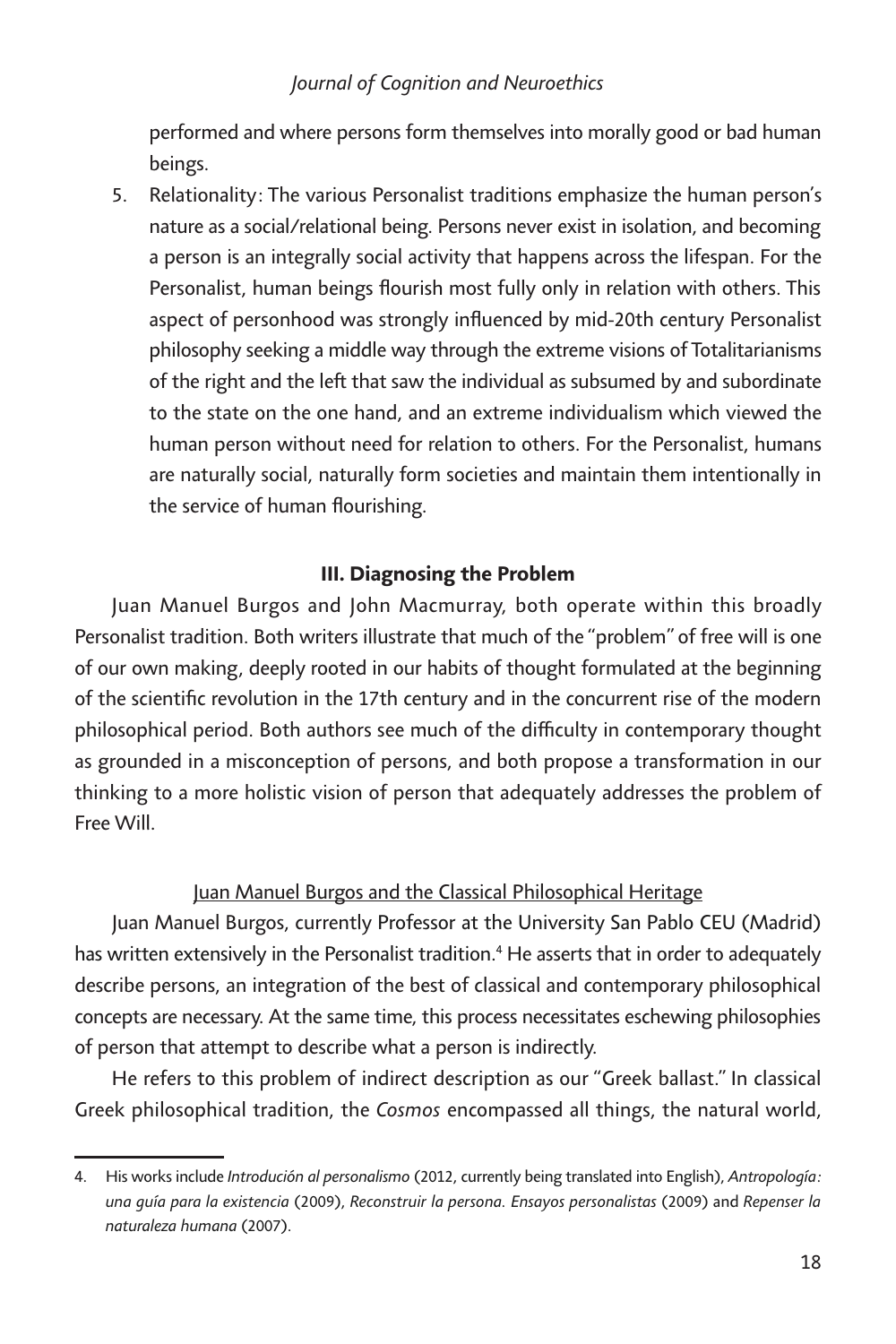*human beings, the gods. Within this conception of the universe, stood the great biologist of the ancient world, Aristotle. In his classification scheme, he placed persons under the broad category of animals, and sought to distinguish human beings by describing them as rational animals. While capturing an aspect of what it means to be a person, the term created conceptual difficulties:*

*By the Greek ballast I mean the tendency, born in Greek philosophy, describing man by applying slight modifications to philosophical notions designed for objects or animals, with the result that what is specifically human, what constitutes man as a person is obscured or may even disappear. (Burgos 2013)5*

# *The Problem of Categories*

*A large part of our difficulty in understanding the nature of personhood, for Burgos, is the conceptual error of trying to understand human beings primarily through animal categories that are modified in some way to reflect specific aspects of human beings (e.g., "rational animal").*

*To be able to understand and talk about persons, he argues, it is necessary to put aside this conceptual baggage and to develop an anthropology that begins with considering what is specifically and uniquely human. If we begin with persons, rather than animals, it becomes possible to construct an anthropology that reflects what is uniquely human, rather than trying to shoehorn persons into categories the do not fully capture who we are.*

*Burgos describes this process in the history of philosophy from the early 20th century forward as "the personalist turn" (Burgos 2013, 8) reflected in all of the philosophers outlined above, the process by which human beings are approached not from extrinsic categories, but from categories exclusive to persons (Burgos 2013, 5). "The indiscriminate*  application of general concepts, such as the four causes, accidents, substance, to any kind *of being, is a simplification that is not justified given the complexity of reality, and leads*  to confusion and a poor understanding of the issues involved" (Burgos 2013, 7). The most *fundamental conceptual shift is moving from asking "what" is a person to asking "who" a person is.*

*<sup>5.</sup> Burgos expands on these ideas in Repensar la naturaleza humana (2007), 59–63, "The Greek ballast and the problem of enlargement" (El lastre griego y el problema de la amplicación).*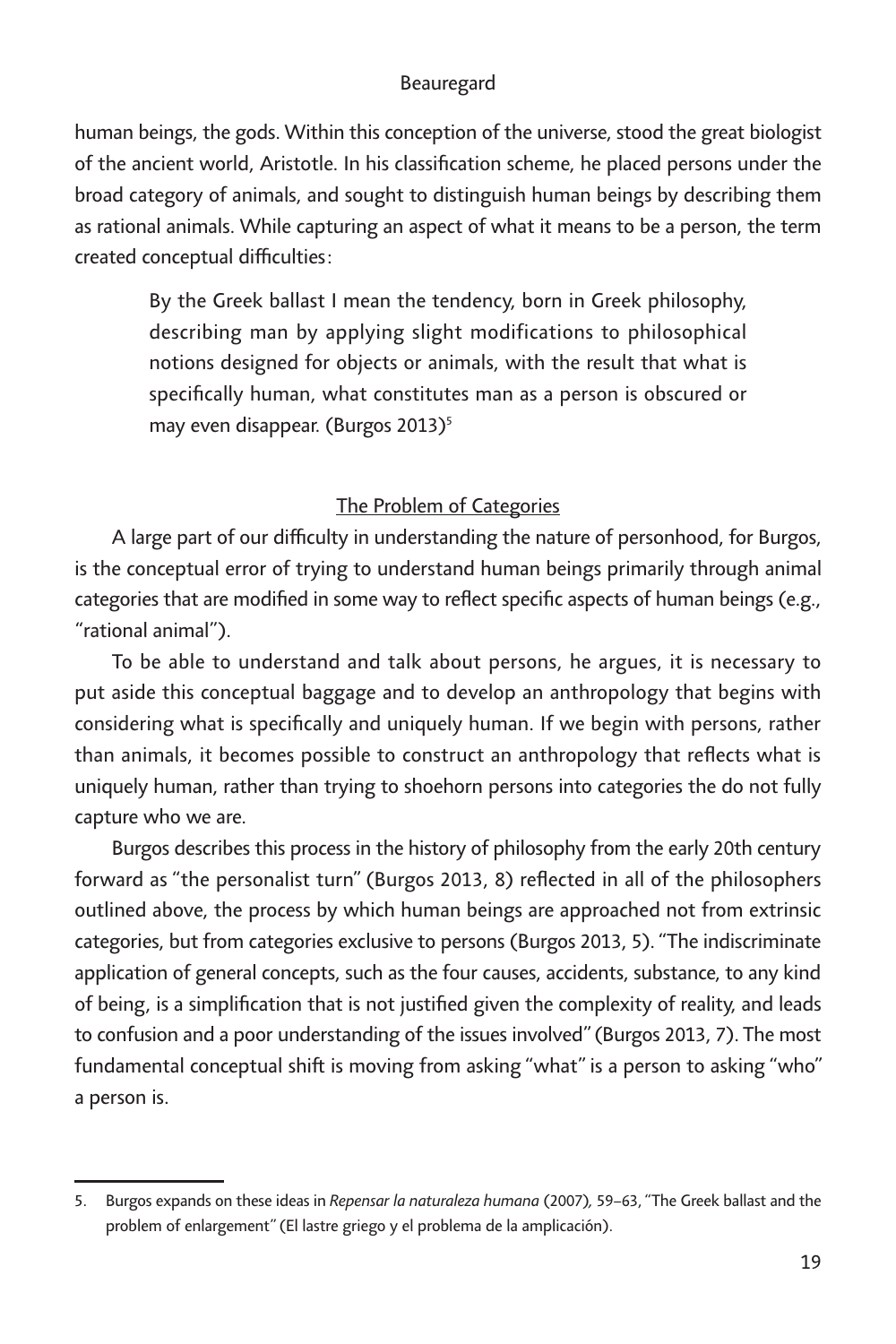*Another consequence of this conceptual ballast is the mind-body problem, with*  roots that can be traced back into ancient Greek philosophical tradition of soul and body, adopted in the Middle Ages, where e.g. Thomas Aquinas described the soul as the *substantial form of the body, linked in some way to the body as its animating principle. The problem was immeasurably deepened by Descartes' radical doubt that resulted in focusing on thought and the theoretical to the detriment of the physical and the practical.*

*In attempting to reformulate our understanding of persons anew, Burgos attempts to articulate a notion of person in categories specific to persons. He posits a tri-dimensional structure of person, described in three integrated "levels" of body, psyche and spirit, a structure which stands against dualism allows for a more sophisticated philosophical anthropology (Burgos 2013, 9). An important aspect of this process involves a*  rehabilitation of emotion, seeing it not as something interfering with rationality, not an *expression of the irrational in us, but as a unique and integral dimension of persons:*

*To overcome this vision, something necessary to achieve an integral and*  apology, we have to hold two points. The first one is the originality of *emotions, i.e., it's radical difference from human knowledge and from human dynamisms. And, to do so, we might understand them as the way the person is present to himself in his subjectivity (vivincia de sí). To feel is different from to know and from will. To feel is to feel, the*  same way to see is nothing more or less than to see. It's a *primary anthropological dimension. In second place, we have to be conscious that this anthropological trait is present in all the tri-dimensional anthropological structure of the person: body, psyche and spirit. There are bodily feelings, that is to say, the way we feel the body; there are emotions in the psychic level; and there are also spiritual feelings, which give reason of some of our deepest personal experiences like the relations with our beloved ones. (2013, 10)*

*Feelings, then are intimately connected with our subjectivity and our consciousness, our experience of ourselves as persons: "to live himself (vivirse al sí mismo); to possess a unique personal world is an essential trait of human being, the trait in fact, which transforms him into a 'who'" (Burgos 2013, 10).*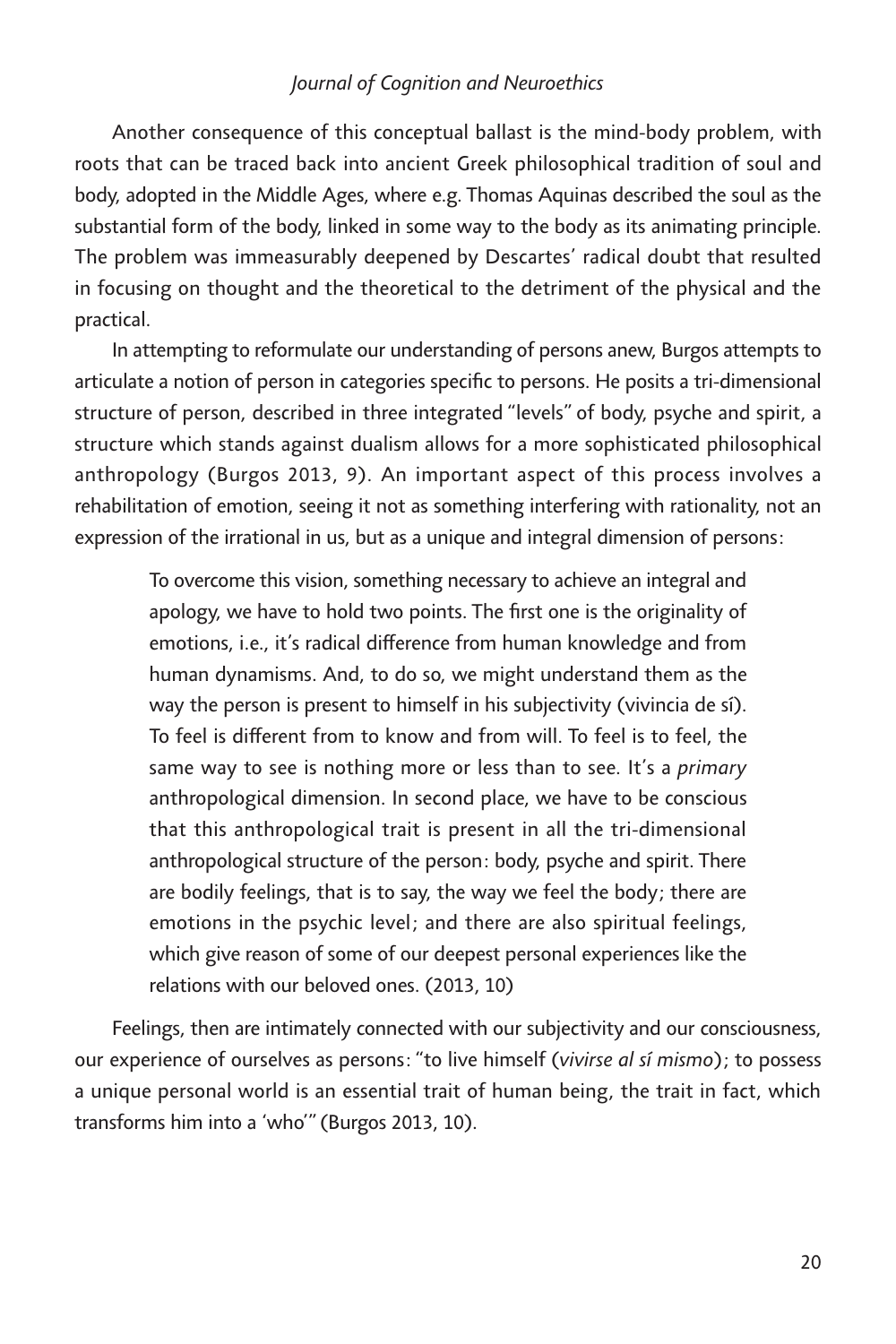#### *Persons in Relation*

*A capacity for interpersonal relationships is also central to Burgos' philosophical*  anthropology, in keeping with the wider Personalist tradition of viewing persons in *relation rather than as isolated selves. We are born into a web of relationships necessary for our development as persons; absent this relational world persons cannot develop, or even survive. We are social by nature and live in a world that begins with relationships*  with parents, in the context of immediate and extended family, and broadens into a *larger world of "I and Thou."6*

*At the same time, persons do not exist in a world of relational abstraction. For Burgos, body is a dimension of person, removed from dualistic notions of mind*body that create the need to try to explain how the two interact. Our bodies are not *something we have or something we inhabit, but rather a dimension of who we are, the somatic dimension of personhood. In this vision, for example, human sexuality is a personal, normal and integral dimension of personhood. While our sexuality is rooted in our biology, biological processes alone cannot fully apprehend or express the richness of sexuality touching on all dimensions of the person (Burgos 2013, 12). Continuing this relational notion of person, Burgos describes persons as naturally social, and human society not as a necessary evil, but a natural expression of personal activity. Persons are*  seen as the center of society, the standard by which society ought to be organized.

*Lastly, these aspects of personhood raise the questions of how persons relate to one another. In the Personalist vision, this means moving beyond a static philosophy of*  being to a dynamic philosophy of action and interaction that is integrated and respectful of persons in all their dimensions. This means moving beyond ancient and medieval *philosophical traditions focusing on intellect that led to the modern philosophical focus on epistemology, logic and language to a philosophy grounded in action:*

*Now, Praxis, understood as the medium in which man expresses and transforms himself became central; and people also realized that man will be understood really only fully if all the dimensions of its [man's] activity are also fully understood. This new orientation allowed personalism to deal with many areas that scholastic tradition*  had neglected like work, aesthetics, economy, social and political *philosophy, and so on." (Burgos 2013, 11)*

*<sup>6.</sup> Burgos is drawing here on the tradition of dialogical personalism, most famously and enduringly expressed by Martin Buber in his I and Thou (Ich und Du).*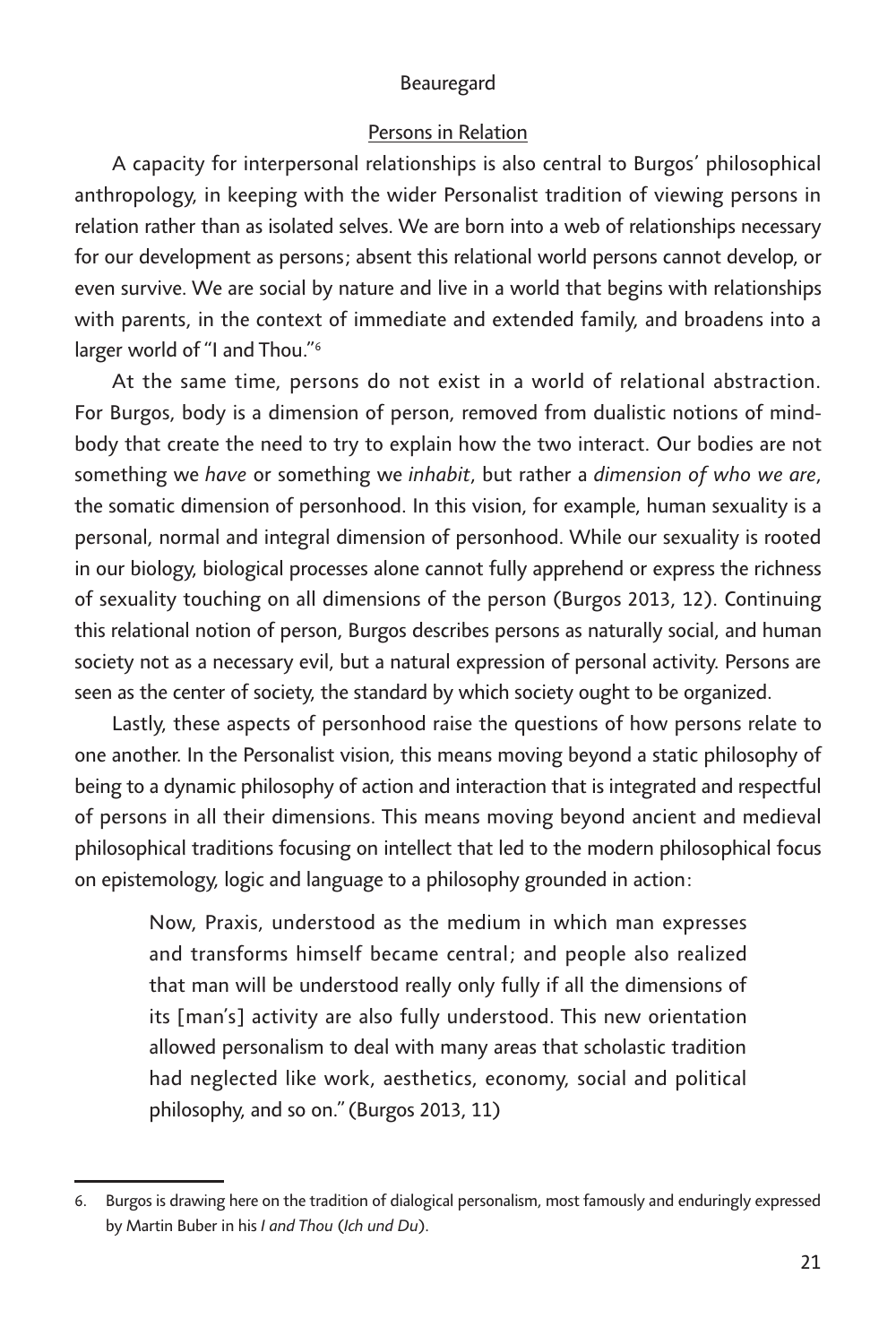For Burgos, as for many other personalist philosophers, the only proper relation between persons individually and in society, is love. "Personalism emphasizes the priority *of love as a guiding element of human activity in so far as it gives meaning to life and to interpersonal relationships. A life without love, in which someone had not been loved or could not have love, would certainly be a life radically inhuman and incomplete" (Burgos 2013, 11).*

# *J.M. Burgos on Free Will*

*It is in the context of philosophy of action-in-relation that Burgos specifically addresses the question of Free Will, as an integral dimension and activity of persons. Within a philosophy of action, we do not have Free Will; rather the do Free Will as*  an integral aspect of who we are. Freedom, for Burgos is a "deep feature" of human *dynamism that can be obscured if one approaches persons in categories other than those specific to person, including the physical and the biological, grounded as they are in theories of cause and effect. To approach persons in categories specific to persons allows us to observe human dynamism and free will and action. It is only when we prescind*  from categories specific to persons and focus our attention on physical and biological analogies that free will become a problem. Operating, rather, in a conceptual world that *focuses on categories specific to person, freedom is specific to persons, and Free Will is seen "specifically as self-determination."*

*Personalism, then, has a fundamentally ethical nature touching on our relationships with ourselves and with others directly and at increasingly complex levels of family, community and society. In order to articulate a moral vision in this context, it is necessary to begin with persons fully conceived in categories specific to persons, a necessary process without which persons cannot be fully apprehended and understood.*

# *John Macmurray and the Field of the Personal*

*Scottish born John Macmurray (1891–1976) wrote and taught for many years in the Personalist tradition; his work touches on such topics as the social nature of the person and the need to move from a philosophy of being to a philosophy of action.7*

*<sup>7.</sup> His works include The Self as Agent (1991), Persons in Relation (1991) and Reason and Emotion (1992).*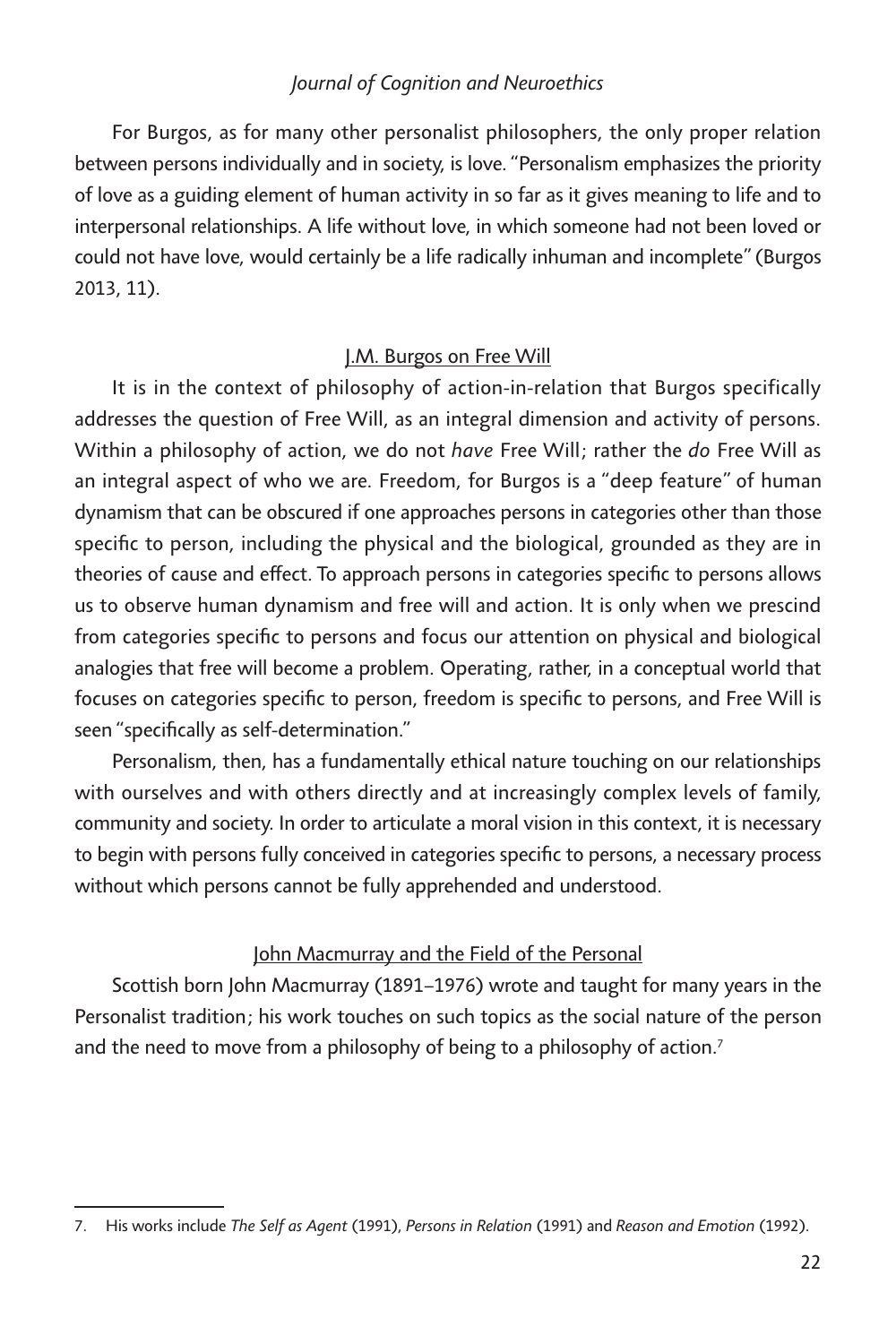# *The Concept of "Field"*

*Macmurray's basic philosophical enterprise emerged in his analysis of the modern philosophical period, as he attempted to articulate the nature of the human person individually, in action, and in relation, distinct from the physical and biological analogies of person that developed from the 17th through the 19th centuries. To do this, Macmurray uses the concept of "Form" or "Field," by which he meant a conceptual architecture used to understand the human person.* 

*For Macmurray, every age has its own central philosophical questions, and as transformations in society occur, old questions and problems diminish in importance or fall away and new questions arise. He located modern philosophy's origins in the period of the early scientific revolution, and in the turn to a focus on the individual. For Macmurray, Descartes effected a disruption in a unified vision of person that existed prior to the modern philosophical period:*

*Modern philosophy is characteristically egocentric. I mean no more than this: that firstly, it takes the Self as its starting point, and not God, or the world of the community; and that, secondly, there is an individual in isolation, and ego or 'I', never a 'thou'. This is shown by the fact that there can arise the question, 'How does this Self know that other selves exist?' Further, the Self so premised is a thinker in search of knowledge. It is conceived as the Subject; the correlate in experience of the object presented for cognition. Philosophy, then, as distinct from Science, is concerned with the formal characters of the processes, activities or constructions in and through which the object is theoretically determined. And since the Self is an element, in some sense, of the world presented for knowing, it must be determined through the same form as every other object." (Macmurray 1957, 31)*

# *Stage 1: The Field of the Material*

*Macmurray characterized the philosophical era that runs from 1600 to the present as falling into three broad stages. The first of these stages ran from the beginnings of the scientific revolution through the mid-1800s. In the sciences it was typified in the discipline of physics and the work of Isaac Newton. The development of the science of physics was grounded in a physical/material vision of the world, described in mathematical methodology, deterministic in nature, that saw the fundamental mode of activity in the universe as that of cause and effect. The overarching philosopher of the age*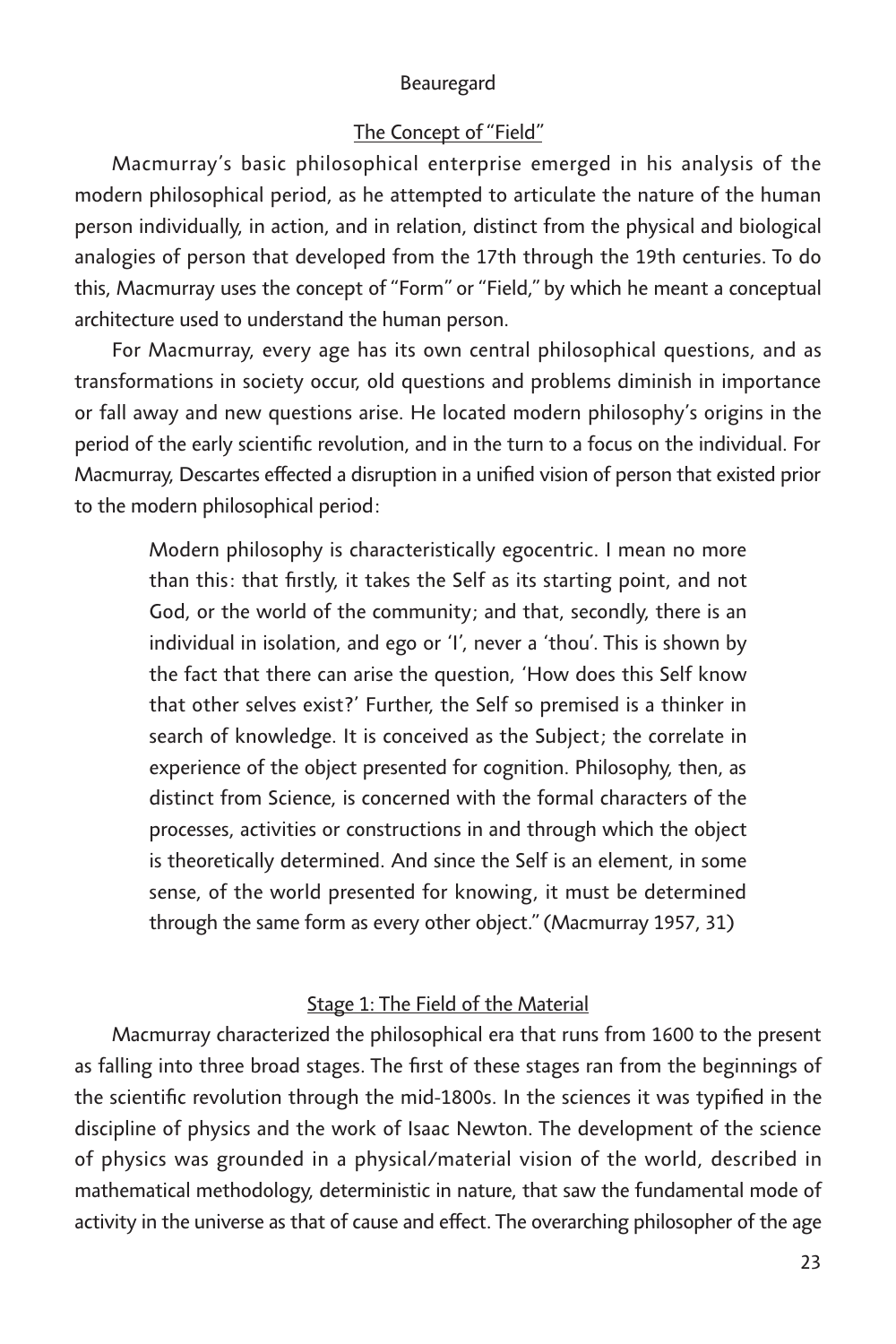was René Descartes, in a philosophical process running from Descartes to David Hume, leaving us with a seemingly inescapable dualism of mind and matter, a world in which *there were two types of "substances," one mental and one physical. This initial dualism devolved to numerous positions in the philosophical tradition ranging from absolute idealism to absolute materialism, the universe reduced either to matter or to mind. This left philosophy with the unenviable task of trying to derive a vision of person from one or the other of these polarities. Science set up camp in the materialist vision with its paradigm of cause and effect, which Murray termed this "Field of the Mechanical" (Macmurray 1957, 13), a view of the world is composed of matter, describable through mathematics, deterministic in nature, that sees human beings as purely material and*  explainable in these terms. It is a field that is fundamentally impersonal, in which it is *impossible to conceive of Free Will.*

# *Stage 2: The Field of the Organic*

 *The next stage Murray characterizes involves a reaction to the world view of physics, an era that saw the development of the science of biology, and in a series of reactions, both philosophical and artistic, to purely mechanistic notions of the workings of the universe. If the central figure in the Field of the physical/material/mechanistic was*  Isaac Newton, the central figure of the field of the organic was Charles Darwin. Out of *his theory of evolution developed the field of evolutionary biology, and the attempt to understand persons through biological/organic categories and analogies. This involved a return to ancient Greek notions of person, viewed in animal categories. This developed, in the late 19th century, to a view of society as a developing and evolving organism, one of whose consequences was the development of Social Darwinism, in which not only*  individuals but also ethnic groups were engaged in a struggle for survival. In its most *negative aspects it was seen in the eugenics movement of the late 1800s, and taken over into the political realm in National Socialist racial policy of the 1930's and 40's.* 

*It is here, in the Field of the Organic, that consciousness arises in the animal world. The Field of the Organic continues to operate in an essentially deterministic mode, now conceptualized as the stimulus – response of biological organisms engaged in the process of adaptation to environment. It is still a world that Murray would characterize as "impersonal":*

*Greek tradition has been strongly reinforced by the organic philosophies of the 19th century in the development of evolutionary biology. This in turn led to the attempt to create evolutionary sciences*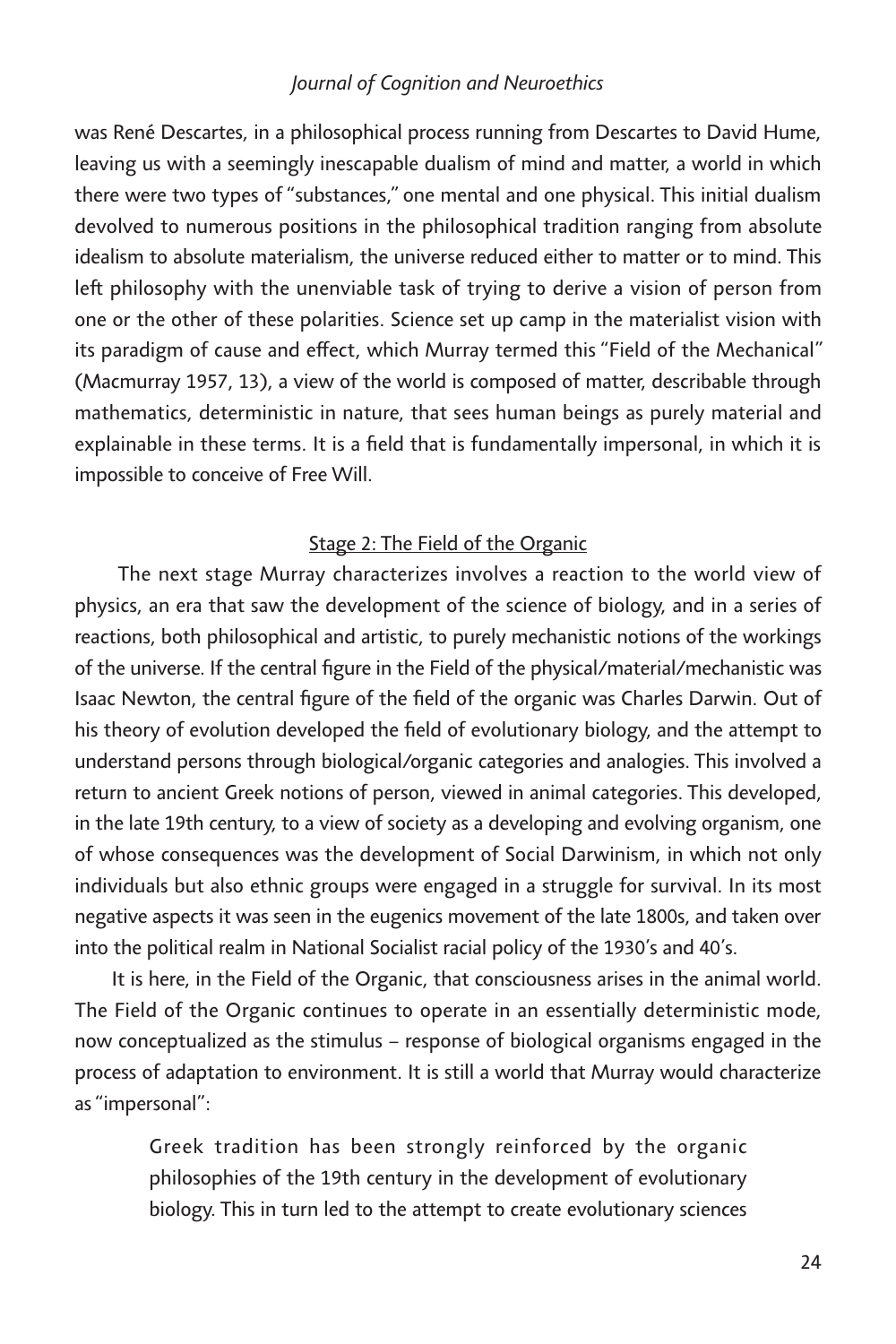in the human field, particularly in its social aspect. The general result *of these converging cultural activities – the romantic movement, the organic philosophies idealist, realist and evolutionary science, – was that contemporary thought about human behavior, individual and social, became saturated with biological metaphors, and molded itself to the requirements of an organic analogy. It became the common idiom to talk of ourselves as organisms and of our societies as organic structure; to refer to the history of society as an evolutionary process and to account for all human actions as an adaptation to environment. (Macmurray 1991a, 45)*

*In the end, the attempt to understand human nature through the organic analogy is, for Macmurray, a structural error: "a categorical misconception is a misconception of one's own nature… If, however, the error lies in our conception of our own nature, it must affect all our action, for we shall misconceive our own reality by appearing to ourselves to be what we are not, or not to be what we are (Macmurray 1961, 149).*

# *Stage 3: The Field of the Personal*

*As noted earlier, Macmurray was convinced that previous philosophical traditions had run their course and ended in bankruptcy. Attempts to understand persons foundered in models and analyses that were materialist or biological in nature. Macmurray's response*  to the situation was the development of his own Personalist philosophy. The Field of the *Material and the Field of the Organic had failed us, in his view; what was needed was a turn to the Field of the Personal.* 

In making this turn, Macmurray realized that he was entering into uncharted *territory. In 1929, he wrote to a friend,*

*it seems to me that we have not yet begun the effort to understand the Personal at all, and that we don't yet have the logical apparatus to do it. We know persons and personal activities – nothing better: but when we try to understand them or express them we do so always buy him personal analogies – drawn from the physical or the organic world. Now the logical structure of the personal is radically different from either of these. (cited in Macmurray 1992, xi)*

*Macmurray wrote that for a solution to the problem it was necessary to step outside of the Cartesian system altogether, to move from thought to action:*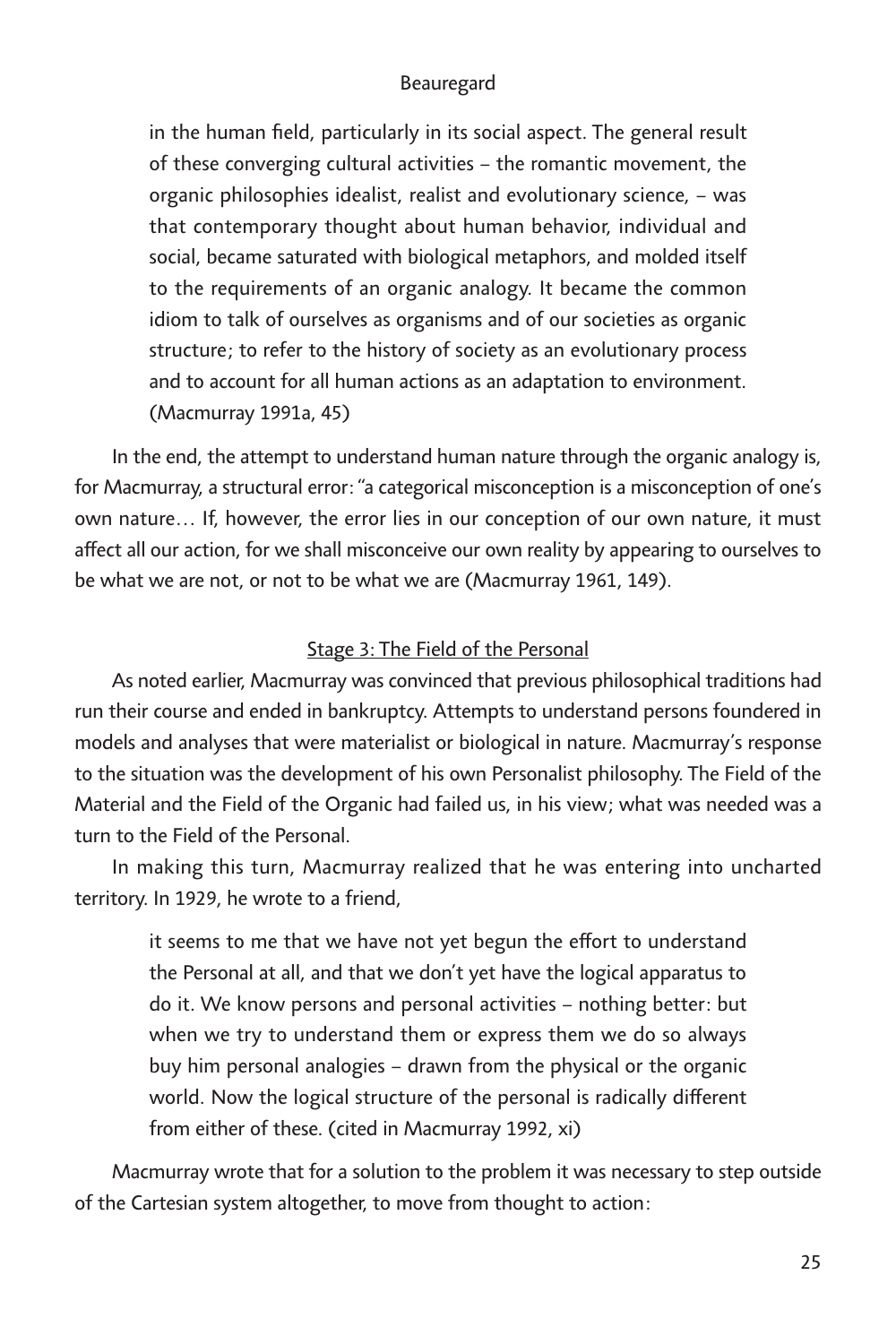*And since the effect of transferring our point of view from the 'I think' to the 'I do' is to overcome the dualism which is inseparable from the theoretical standpoint, the dualism of a rational and empirical self disappears. There is no longer any need to isolate the two aspects of unity and difference in an antinomy of shared identity and sheer difference. A personal being is at once subject and object; but he is both because he is primarily agent. As subject he is 'I', as object he is 'You', since the 'You' as always 'the Other'. The unity the personal is, then, to be sought in the community of the 'You and I', and since persons are agents, this community is not merely a matter-of-fact, but also matter of intention. (Macmurray 1991a, 27)*

*For Macmurray, to move from the Fields of the Material and Organic to the Field of the Personal is to move into a conceptual architecture that takes Person as Agent, as*  relational, as the starting point of philosophical thinking, to develop a philosophy of *action and intention, and to include the Material in the Organic conceptions within the broader concept of Person for a comprehensive reintegration of the unity of persons. To conceive of persons, particularly persons as agents, is to move beyond the limitations of determinism and into the realm of freedom. For Macmurray, freedom is "the capacity to act" (Macmurray 1991a, 98). Persons, then, are subjects, objects and agents simultaneously. The Personalist vision is inclusive rather than exclusive, encompassing the specifically human in a world in which consciousness and action are integrated in "a unity of movement and knowledge."*

*To enter into the Field of the Personal is to adopt a way of seeing and a mode of activity that is inclusive; this is a crucial notion in that it allows us the place the previous movements of the modern period in context, to see the necessity of their inclusion in the concept of person, but also to realize that we are not limited to those concepts: "That the concept of 'a person' is inclusive of the concept of 'an organism, as the concept of 'an organism' is inclusive of the concept of 'material body'" (Macmurray 1957, 118).8*

*<sup>8.</sup> It should be noted that there is debate within the personalist philosophical community about the extent to which interpersonal relations create and define persons, either completely or partially. While a purely relational/functional understanding of persons runs the risk of assuming "no relation = no person" a purely individualist notion of person centered in the body and its operations runs the risk of materialsm*  and dualism; a balance is needed between the person and the person in relation. Also, in a critique of *Macmurray's philosophy, Robin Downie wrote, "Like Macmurray I hold that the ideal of community'*  is important, but unlike Macmurray I wish to avoid the tyranny of the personal. Macmurray says that *our identity is constituted by our personal relationships. I wish to hold the more modest thesis that our*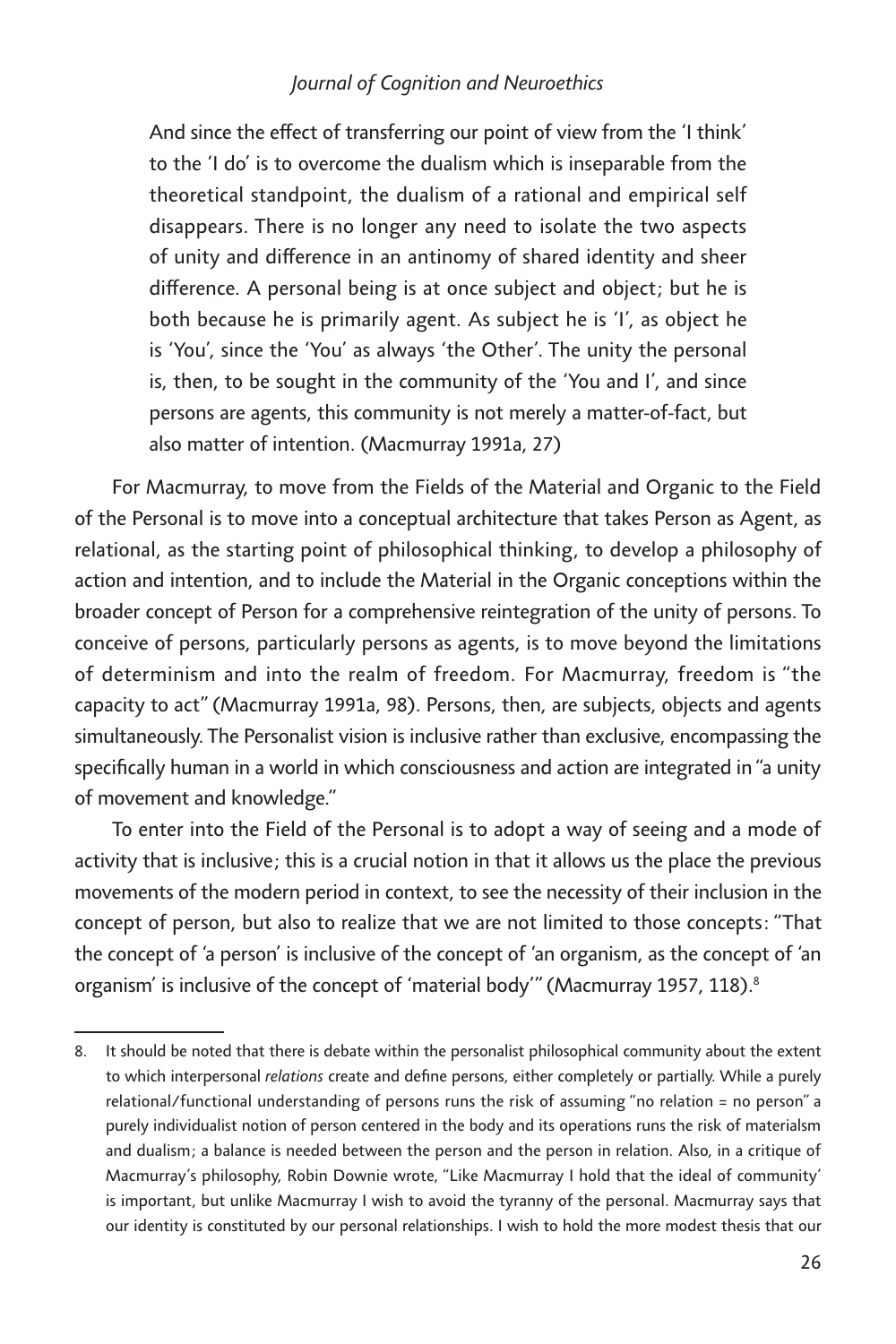*Attaining the Field of the Personal, it becomes possible to examine the strengths and limitations of the two earlier stages of the modern philosophical period, and to come to see them as necessary but not sufficient for understanding human beings. Macmurray*  argues that our very understanding of these previous stages, the material world and *the organic world, stems from the vision that takes place within the Personal world by a* process of abstraction and limitation of attention. He argues it only *as persons* can we *conceive of concepts of materialism and organicity. In terms of our conceptualizations of a material and biological world,*

*It was assumed, and still is assumed in many quarters, that this way of conceiving human life is scientific and empirical and therefore the truth about us. It is in fact not empirical; it is a priori and analogical. Consequently it is not, in the strict sense, even scientific. For this concept, in the categories of understanding which go with it, were not discovered by a patient unbiased examination of the facts of human activity. They were discovered, at best, through an empirical and scientific study of the effects of plant and animal life. They were applied by analogy to the human field on the a priori assumption that human life must exhibit the same structure. (Macmurray 1991a, 45–46)*

*The Field of the Personal, provides us the key to unlocking the Problem of Free*  Will and the way out of its insolubility. Throughout much of the Western philosophical *tradition in general, and in the philosophy of the modern period in particular, we have attempted to think about Free Will from the Fields of the Material and the Organic, and thus have made it an insoluble problem. It is a problem of our own making because we have been looking in the wrong place: Free Will resides not in the Material or Organic domains, but in the Field of the Personal.*

*When we begin to look to the Field of the Personal our problem of Free Will dissolves, the material and organic aspects of human nature fall into place, and we can recognize free will as an integrated human activity, an activity of the whole Person.*

*identity is partly constituted by our personal relationships, but is also influenced by such factors as the environment, the arts, animals and so on. Human beings are complicated and the relationships which constitute our identity and make us flourish are correspondingly diverse." See Downie, Robin. "Personal and Impersonal Relationships," in, D. Ferguson and N. Dower, eds., John Macmurray: Critical Perspectives. New York: Peter Lang Publishing, 2002, 131.*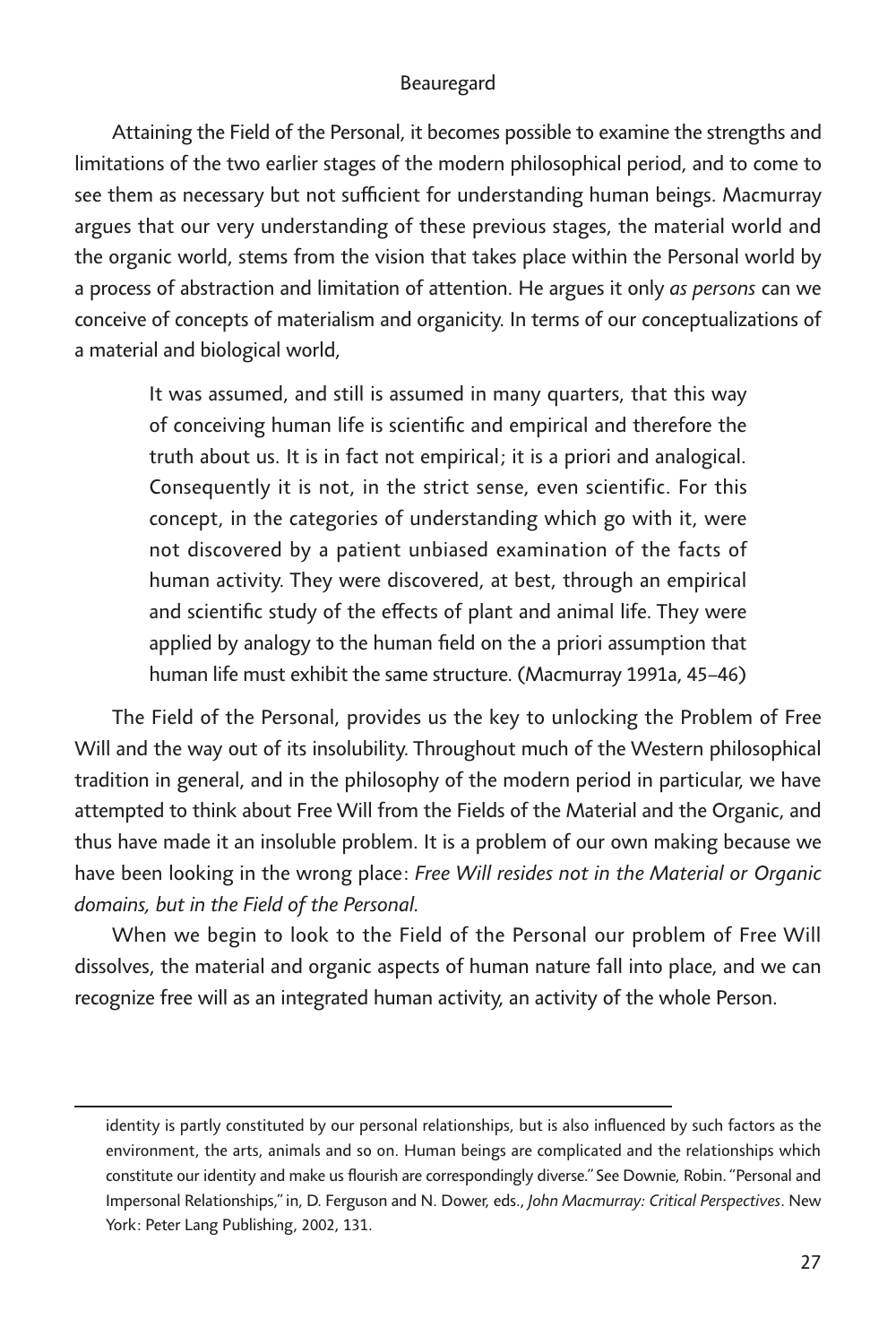#### *IV. Free Will in the Field of the Personal*

*Macmurray's philosophy gives us a way of understanding the nature of Free Will and*  to come to see it not as a problem but as a dimension of persons. When we think about *the world, we think about it as Persons. In fact and in practice we operate in a unified way. The personal includes the Material and the Organic, but can only be understood, as, Burgos also noted, by examining categories specific and unique to persons, categories that do not exist in the material and biological worlds. These categories involve our existence as persons in a personal world of interrelation, in which emotion, reason and knowledge exist in the context of human subjectivity expressed through our bodies, not bodies that we have, but bodies that we are. These dimensions of our personhood exist in interpersonal relation, and are formed and developed through relationships with other persons from the very beginnings of life; to think of Persons outside of relationships with others is a virtual contradiction in terms; we are born into relations, develop within them, and live out our lives in relations with others. Our bodies are "the somatic dimension of the person "separable only theoretically and in abstraction. There are no persons without bodies and "There is no real body without a person" (Burgos 2013, 12). Our sexuality, for example, is not something that we do, not a merely biological activity, but touches "the very constitution of the subject. The person, in fact, not only possesses a male or female biology, but is a man or woman, a male or female person, because sexuality touches all human structures giving them a peculiar character" that does not exist in the animal kingdom (Burgos 2013, 12). Persons are both subjects and agents, who come to know each other not in thought, but in integrated action, as doers, as agents in personal relation.*

# *The Problem of Abstraction*

*In this sense, the problem of free will reveals, itself as a problem of abstraction. Persons are integrated wholes, separable in theory, but not in practice. "In practice we understand any form of behavior better the closer it is to our room. All human knowledge is necessarily anthropomorphic, for the simple reason that we are human beings" (Macmurray 1957, 116). As Macmurray describes it, we understand the material and biological words by beginning with our personal knowledge of ourselves and*  abstracting from them. The Organic and biological worlds exist when we abstract, when we remove, the Personal. The Material world exists when we begin with the Personal *and abstract both the Personal and the Organic, leaving the world of matter in motion, following deterministic laws. In removing the Personal, we remove the domain of the*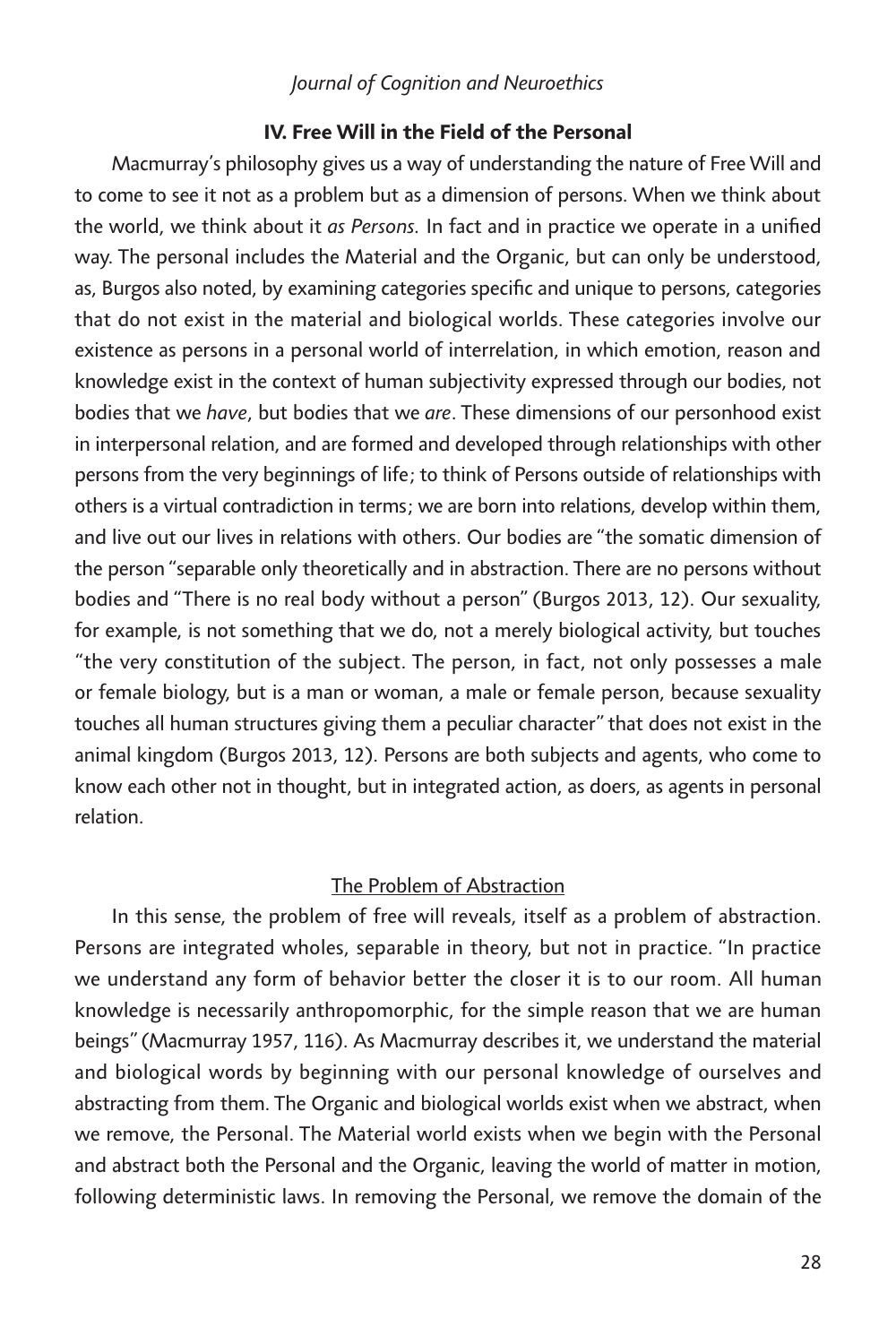*specifically human; rationality, freedom, self-determination and self-transcendence. What*  is left is a deterministic world, either living or inorganic, toward which we direct our *attention in a limited way, attending not to the personal, but to what remains when the Field of the Personal, or the Field of the Personal and Organic are removed. It is important to remember that these states exist in theory, in abstraction, but not in reality.*  The danger arises when the parts are reified or inflated to become a whole, when the *material or the organic are enlarged and equated with the whole of reality. When this happens, all we have left are cause-and-effect, stimulus and response, causal determinism that makes it impossible even to conceive of Free Will. This process of abstraction is one in which materialist philosophies and conceptions of evolutionary biology understood exclusively in notions of genetics operate. They share a common, and a fundamental error, the mistaking of the part for the whole. In these domains there is no possibility of adequately conceiving the concept of Free Will and one is left with the necessity of stating that there is no such thing. The great irony in this process is that it is ultimately self-defeating. In a world of matter only, all that can exist is matter in motion, with all activity predetermined by previous activity in an infinite regress, the physical world in which meaning and freedom cannot exist. However, order to assert a materialist philosophy in any form, it is necessary for the materialist to step outside of materialism and speak from the Field of the Personal, the world in which he or she was formed by others, taught to speak, nurtured and developed, in order to deny that the Field of the Personal exists. To be a materialist who denies the possibility of free will is to do so as a Person exercising their Free Will in the act of denial.*

*Free Will exists, it operates in us robustly, it is easily recognized from person to person, recognized in others and within ourselves; What we need to do is to look in the*  right place, the Field of the Personal, and avoid the well-worn habits of mind that would *abstract us from this, leaving us trapped in a materialist or dualist world.*

# *V. Neuroethics and the Field of the Personal*

*What would Neuroethics look like if conceived from the Field of the Personal? We would recognize free will as an integral aspect of the human person exercised across the lifespan, in a more limited, developing way in childhood, reaching full expression in*  adulthood and continuing robustly (barring illness or injury) into old age. Free will in *this context would necessarily be seen as an ethical, as a moral activity since it involves interactions between persons, human flourishing, and the right use of the natural world.*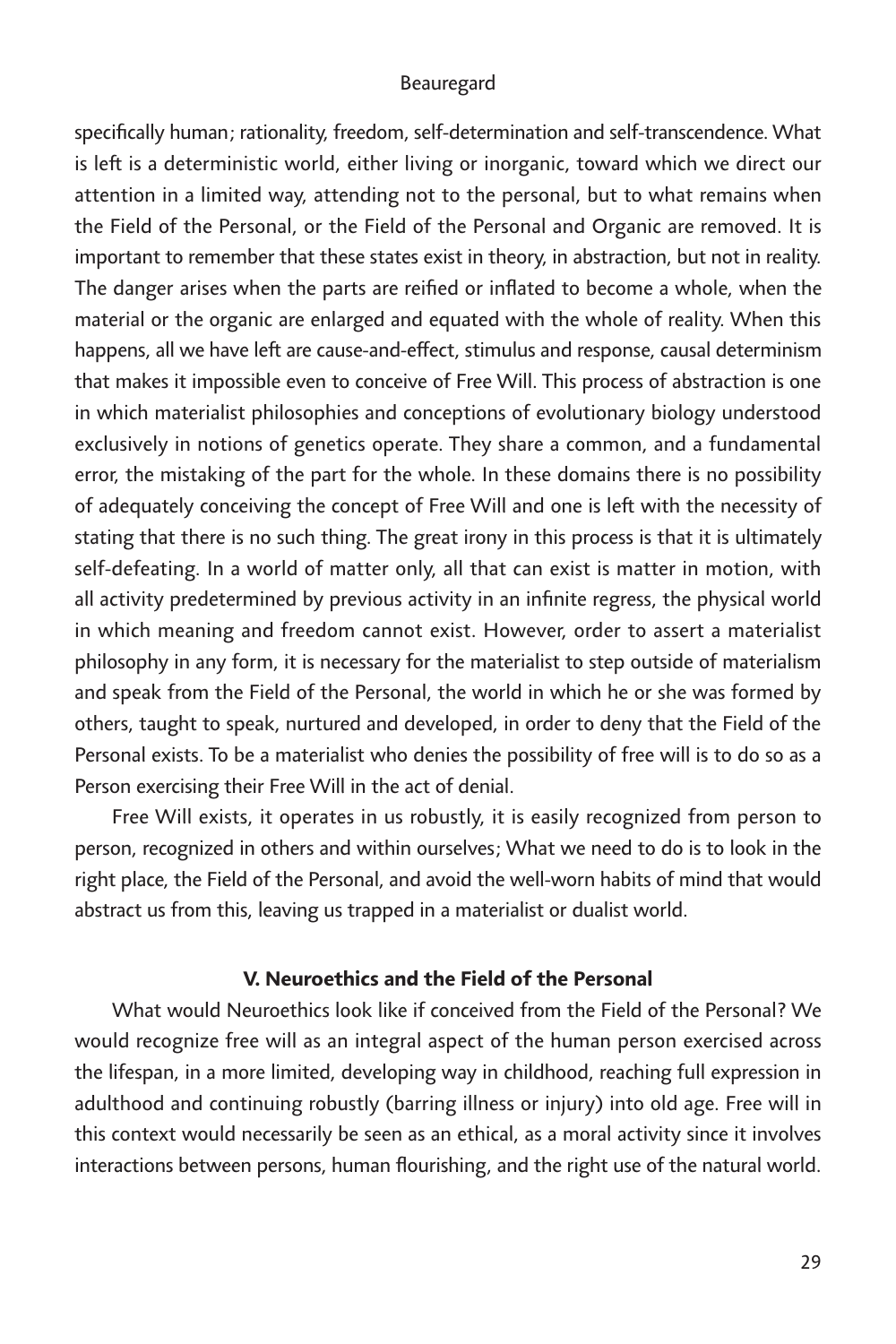*The construction of a Neuroethics in this vision would begin not with brains, but with Persons adequately understood, persons for whom a somatic dimension is a part of that personhood, a somatic dimension that includes body and brain, and from which some common moral norms can be derived. A neuroethical vision so derived would attend to human persons in all aspects, material (a descriptive project), the organic (a descriptive project), and the Personal (a descriptive and prescriptive project).* 

# *Neuroethics, Free Will and Persons Adequately Considered*

*A neuroethics of Free Will thus conceived would begin by examining the normal development of our rational and affective capacities, recognizing the originality of both, and their deep interconnection in the process of decision-making. It would examine the exercise of free will across the lifespan as exercised by normal, healthy individuals and*  apply that knowledge to the various domains with which Neuroethics is concerned, *some of these being personal autonomy, consent to participation in research and medical care, and personal responsibility for our actions freely conceived and carried out, in this context including considerations of personal responsibility and our justice system. While the Material and Organic visions of person could easily do away with the need for legal system, such a system remains essential when viewed from the perspective of freely acting, responsible Persons.* 

# *Limitations of Free Will*

*With these conceptions in mind, and only after this has been attained, can one*  adequately consider limitations of Free Will. Reason and freedom were the classical *complements of human action and moral responsibility. Classically there are several things thought to be impediments to freedom, to free action and thus limitations on moral responsibility including ignorance, fear, coercion and passion.* 

The contribution of neuroscience to this picture is the deepening understanding of *the structure and functioning of the human brain, including normal development and function, and conditions that can place limitations on that function including neurologic injury (e.g., traumatic brain injury) in neurologic and psychiatric illness (e.g., dementing illnesses, schizophrenia, bipolar disorder, anxiety and depression, hallucinations, delusions, etc.).*

*A Neuroethics moving from the Field of the Personal would not limit itself to the individual, or to the brain function of individual, but would consider the whole person in the context of our relational world. Issues of both individual and common good would*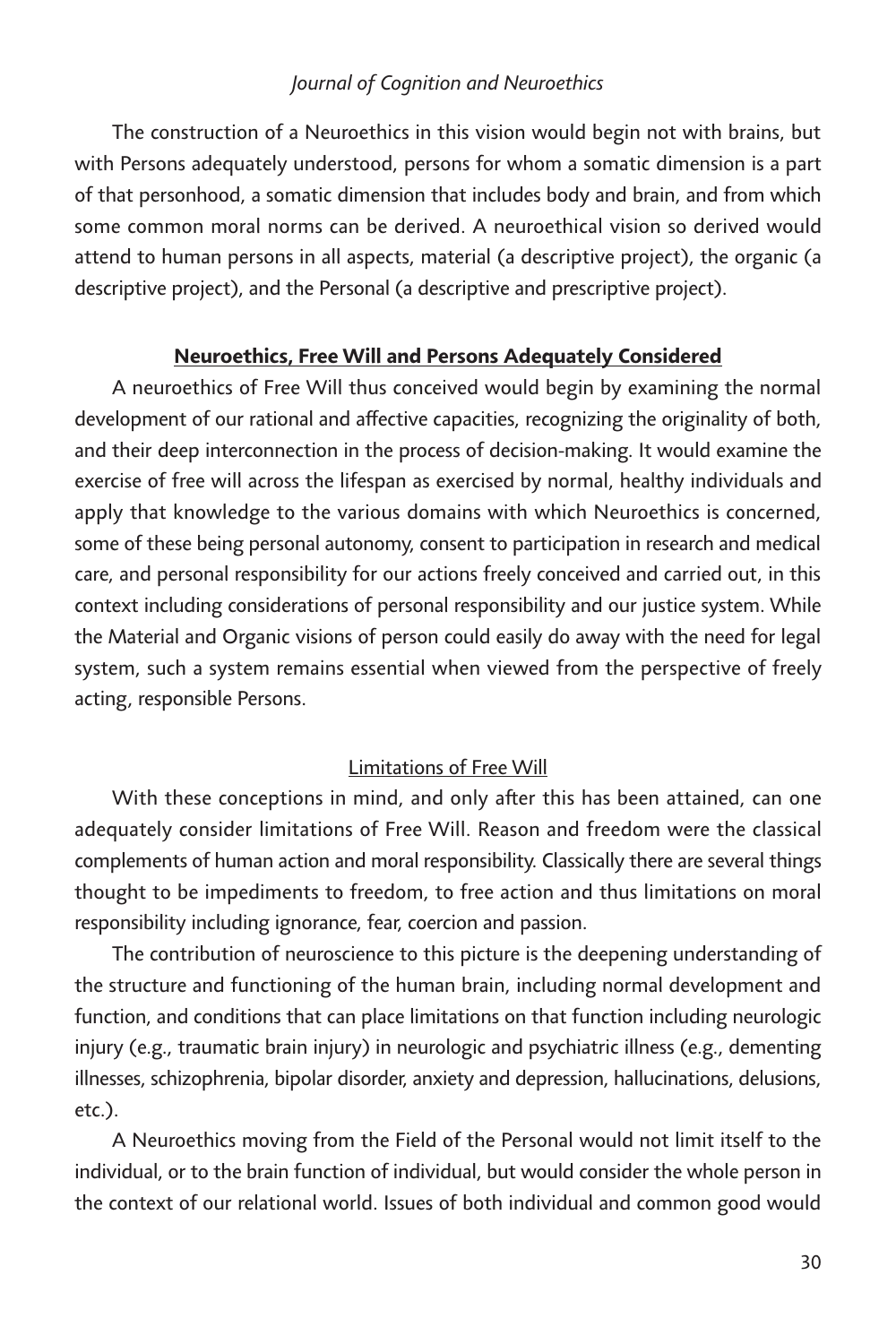be considered, impacting on the choices made with new technologies, the allocation of *resources in distributive justice, in the manner in which our scientific knowledge is put to use in a variety of circumstances.*

*The guiding value in this vision would be the good of the human person fully and adequately conceived, including categories specific to person such as reason, freedom, transcendence, and the human capacities for rationality, relationality and sexuality, the person as subject and as agent.*

I would like to conclude with a brief mention of several of the major domains of *Neuroethical research as they might be impacted by the philosophical positions of Macmurray and Burgos presented here.*

# *Cognitive Enhancement*

*A Neuroethics grounded in personhood which encompasses the physical and the organic but does not limit itself to these might examine issues of cognitive enhancement empirically at the individual level, providing a realistic appraisal of its effectives (or lack thereof), but also see it in the broader context of societal issues including distributive justice and our understandings of health and illness; it would make recommendations*  based on a comprehensive review of the data, not just neurologically, but as it would *impact our education system, healthcare, the workplace. It would not begin with cognitive enhancement as a given or as inevitable, but would examine these questions from the notions of both personal and common good.*

# *Free Will, Responsibility and the Justice System*

*A Personalist Neuroethics would recognize the existence and activity of Free Will,*  and with that the reality and necessity of personal responsibility. It would not limit *itself to the organic or the material, and thus would not become trapped in concepts of determinism that raise basic questions about whether personal responsibility can even exist, or whether there is a need for a justice system. It would also recognize legitimate limitations on freedom and responsibility in terms of neurologic injury or dysfunction impacting on a higher-level cognition to processes. It would work to educate judges, attorneys, and juries about the accurate and proper use of neuroimaging data, seeing it in the context of personhood and not falling into the trap of equating discrete neurologic*  lesions with personal responsibility or the lack thereof. It would promote the sustained *and serious consideration of ethical uses of neuroimaging technologies in the courtroom, in the medical field, and in national security.*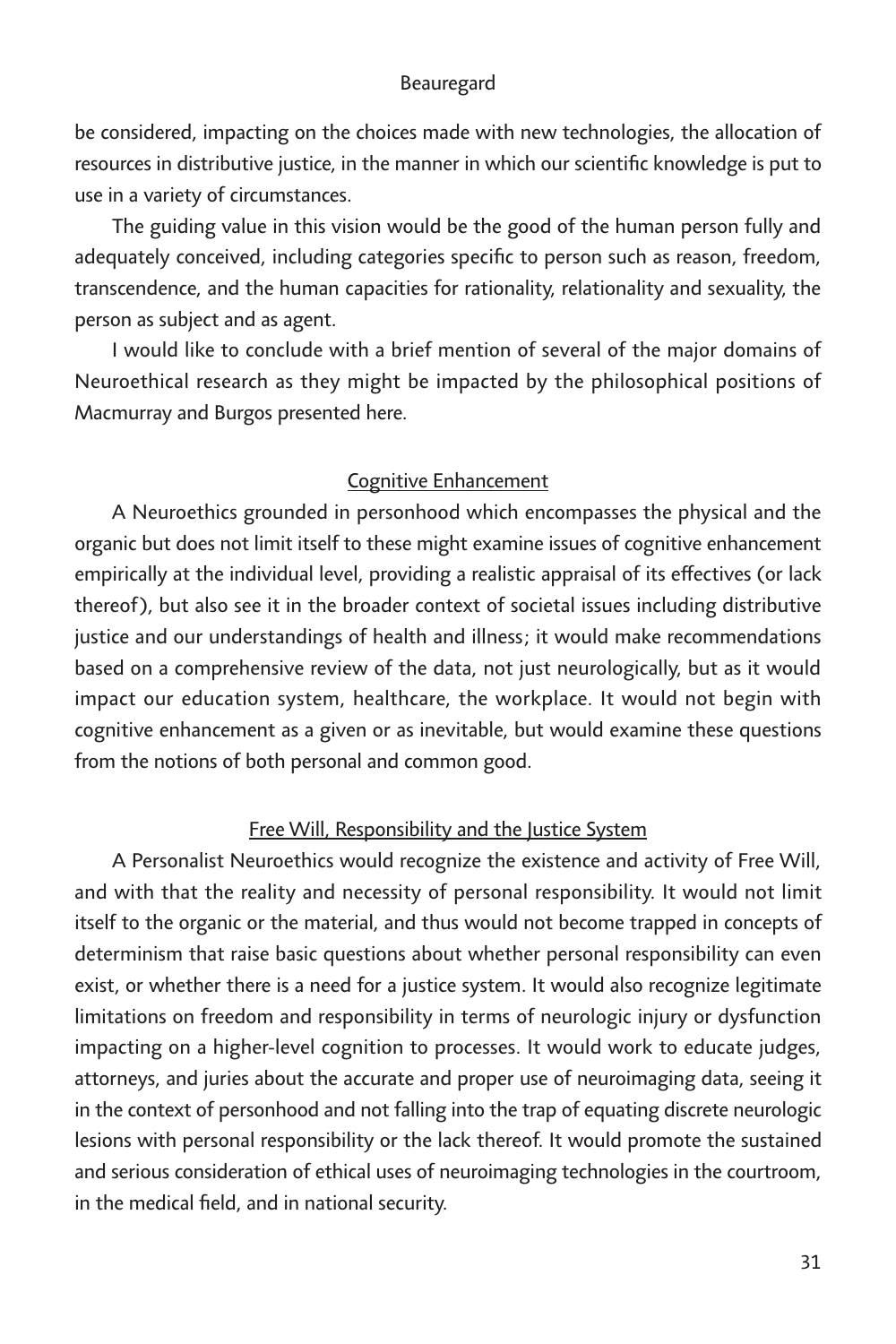#### *Neuroethics and Capacity/Competency*

*A Personalist Neuroethics would address issues of capacity and competency by beginning with an adequate, comprehensive vision of Person and seek to articulate those conditions under which personal autonomy is diminished or should be limited for an individual's safety. It would do so through consideration of the categories unique to persons, the nature of limitations on those categories through injury or illness, in the threshold below which a person would not be considered able to make decisions for themselves.*

# *Neuroethics and Medicine*

*This has been, and likely will continue to be the most contentious arena in which Neuroethics has input, an area which generates the strongest of feelings across political and religious spectrums, touching on issues of when human life begins, stem cell research, abortion, assisted suicide and euthanasia, and in decisions about medical care in cases of persistent vegetative state and brain death, and treatment decisions at the end of life.*

# *The Beginning of Life*

*Within the domain of neuroscience, various ideas have been put forth as determinants of when personhood begins. Each of these conclusions is built on an assumption of dis-integration. By this I mean that inherent in each of these attempts a*  false assumption that the different dimensions a person can be separated out not only *abstractly for understanding, but in reality. Such assertions typically limit their attention*  to the material or organic aspects of personhood, and give no attention to the personal in interpersonal nature of human being. The fundamental flaw of this line of reasoning is *to mistake the part for the whole and to reason to one's conclusions from a fragmented*  beginning. No such process can adequately capture the fullness of person, nor can it *adequately answer the question of when life begins.*

# *The End of Life*

*As with the beginning of life, attempts to define the moment when life ends, and*  when a person is no longer present are typically built on abstractions from the Personal, limitations of attention to the organic dimension of persons (which contains within it *the material aspect but not the Personal). Historically, organic criteria of death have been used in medicine, previously the cessation of heartbeat and respiration currently,*  and, since the adoption of the Harvard criteria in 1968, the irreversible cessation of *brain function. All of these definitions share of the common flaw of have attending to only one aspect of Persons, the biological, rather than Person as a whole and persons in*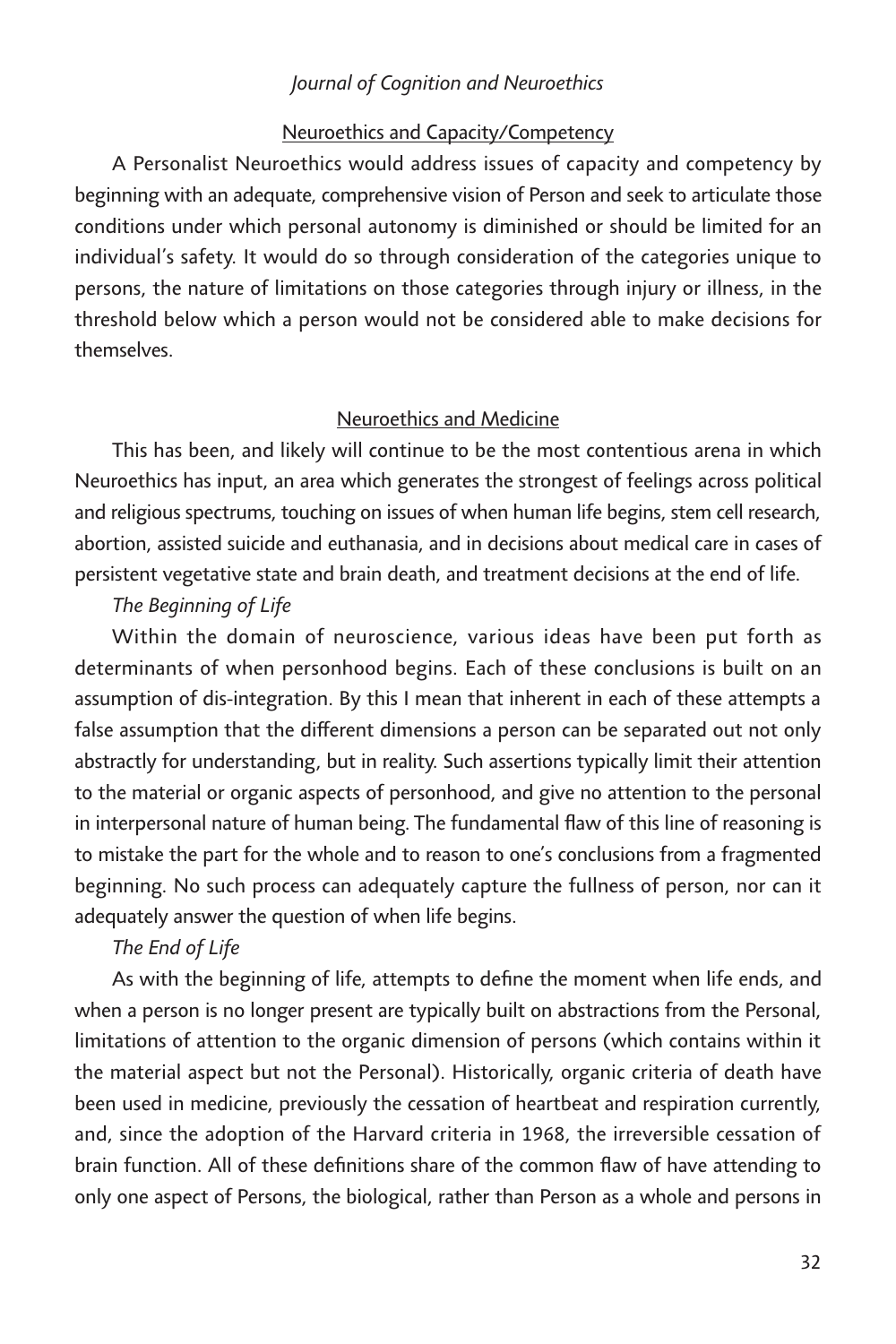relation. Again, the part is mistaken for the whole and decisions are made based upon a *fragmented vision of person.* 

# *Injured Lives: Neuropsychiatric and Neurological Illness*

*Finally, Neuroethics must continue to address issues about the care and treatment of individuals with neuropsychiatric illnesses, some of which present in a predominantly psychiatric arena (schizophrenia, bipolar disorder, psychotic disorders), as well as with various types of addiction, and some which present in predominantly neurologic ways, such as neurodegenerative diseases like Alzheimer's disease, Parkinson's disease, or in combined presentations such as those commonly seen in Huntington's disease and frontotemporal dementia.*

For Neuroethics, the ethical demands of treatment of these individuals must move from a full accounting of personhood, to consider both personal and interpersonal *factors, issues of capacity/competency, rationales for state intervention in psychiatric*  illness, and limitations of autonomy in individuals who pose a danger to society, as well *as the use of medical resources, and the allocation of public funds for research.*

# *VI. Conclusion: Neuroscience and Free Will in the Field of the Personal*

*In summary, Free Will exists, is an integral dimension of Personhood and can*  be recognized in persons fully conceived and adequately understood. In light of *contemporary Personalist philosophy, the "problem" of Free Will is in the end one of our own making, brought about by efforts to abstract, that is, to limit attention about persons to one or more aspects that fail to adequately describe who a person is.* 

*The "problem" of Free Will ceases to be a problem when persons are consistently and adequately apprehended in all their dimensions, the Material, the Organic, and the Personal, an apprehension that can occur when we move from a philosophy of thought*  to a philosophy of action. It also entails an examination of persons not in material or *animal categories, but - following Burgos' lead - rather through categories unique to persons, including reason, freedom, and the capacity for self transcendence. When Neuroethics approaches persons in this manner, Free Will can be both recognized and preserved, Persons can be recognized as complex, integral and active, formed by and living in relation to others.*

*One implication of this process is that an adequate notion of person can only be attained through a multidisciplinary process in which science has an essential place but cannot be the only methodology; if it were, we would fall into the trap of abstraction*  from the Personal and approach decision-making in the domain of Neuroethics in a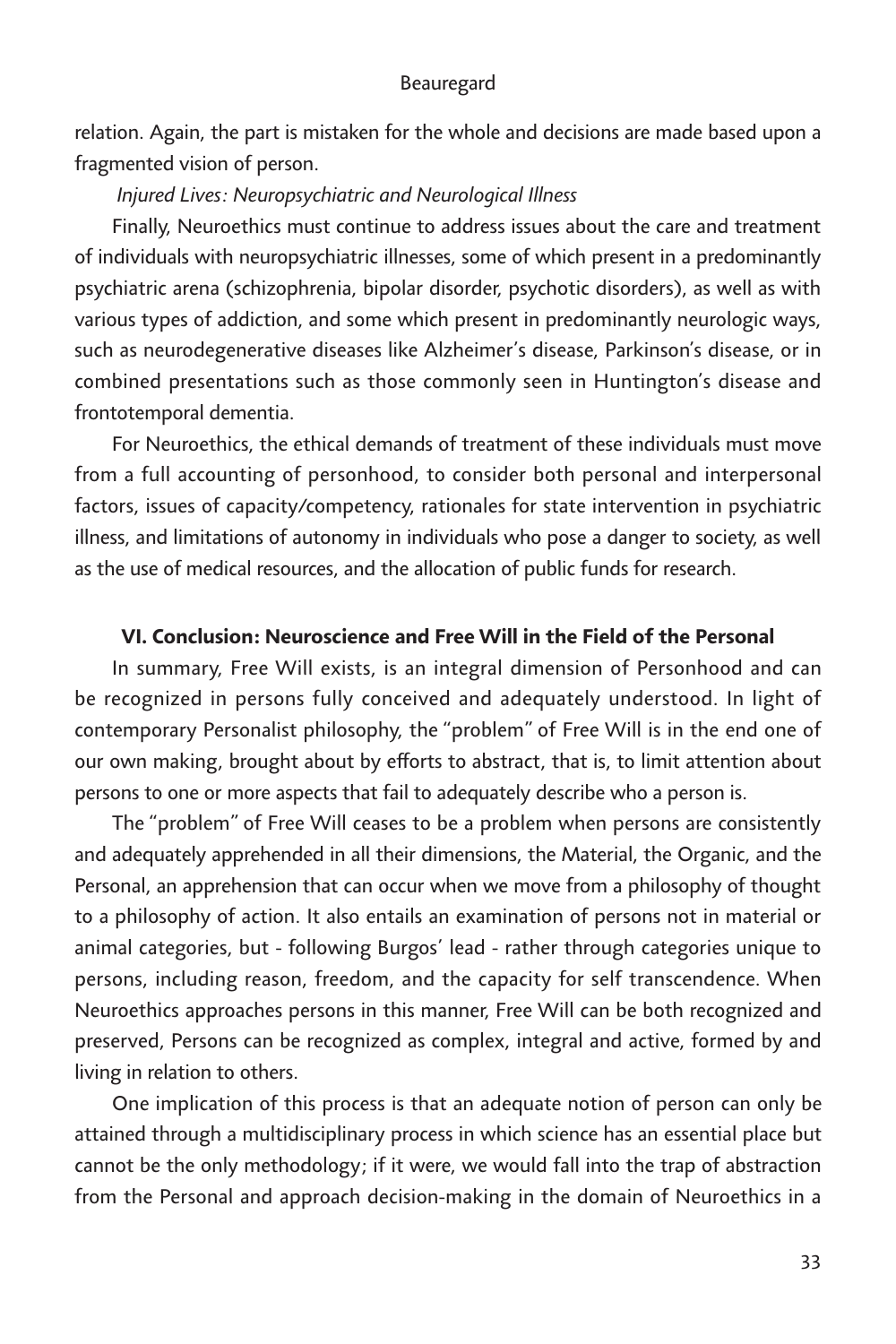fragmented fashion. By adopting a multidisciplinary approach that includes the physical *sciences, biological sciences and the human sciences we guard against the trap of dualism, and against conceiving the world and ourselves in a fragmented fashion. Instead, we can develop an ethical vision in a Personal world in which freedom and determinism are not antinomies but instead dimensions of personhood. To do this is to fulfill Macmurray's criteria for an adequate philosophy, a vision of person that is logically coherent and adequate to the full range of human experience which is neither material nor organic, but a personal unity encompassing these dimensions.*

*A potential criticism of the position I have presented here is that locating the problem of free will in the Field of the Personal is simply transferring the same problem*  to a new place, leaving us with the same difficulties. While it is true that the question is here moved to a new context, that move does not mean asking the question in the same manner. By raising the question of Free Will in the Field of the Personal, and in a *vision of person more complex than can be accounted for by a materialist worldview, it becomes possible to employ multiple methodologies (including but not limited to scientific reductionism, e.g. the social sciences, the humanities, legal studies) to provide a more complex, more nuanced vision of the activity of free will in human persons that more closely approximates the richness of that activity.* 

The purpose of this essay has been to consider the structural level of the free will *debate, to examine the conceptual frameworks that have been employed to address free will and to ask if these structures (e.g., materialism, idealism, determinism, compatiblism,*  indeterminism) have been adequate to the task. My answer to that our conceptual *architecture has been inadequate, leading to a situation of sustained conflict, because much of the contemporary debate has moved from a framework of physical and biological determinism that precludes a comprehensive discussion of the human capacity for free will. This framework has created a blind spot and a self-defeating conundrum; in order to argue for causal determinism, it is necessary to step outside material and biological determinism in order to argue that determinism is the whole story, thus creating a sustained logical contradiction. All proponents of determinism are persons,*  and can only make their arguments from the Field of the Personal, where free will *resides, arguing in their activity as persons that such activity can not exist. At minimum, a broadening of our perspective can only serve to deepen the conversation and allow us to address substantive questions with greater depth and clarity.*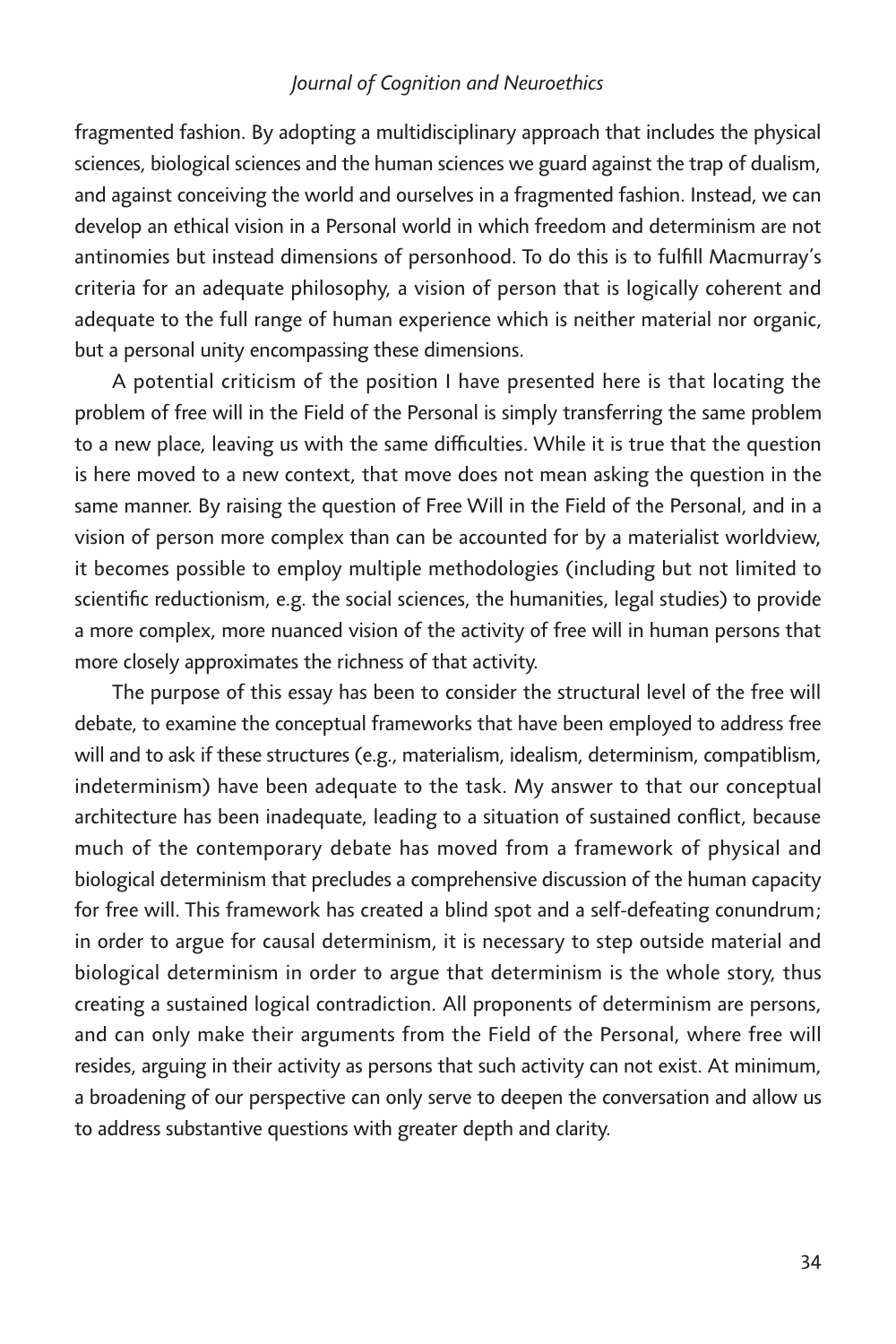#### *References*

- *Allen, Richard T. 2013. "Personalism and British Personalists," in Three British Personalist Philosophers: Michael Polanyi, John Macmurray, Austin Farrer. British Personalist Forum, www.britishpersonalistforum.org.uk.*
- *Buford, T.O. 2011. "Personalism." Internet Encyclopedia of Philosophy. URL = http:// www.iep.utm.edu/personal/.*
- *Bengtsson, J.O. 2006. The Worldview of Personalism: Origins and Early Development, Oxford: Oxford University Press.*
- *Burgos, J.M. 2013. A New Personalistic Proposal: Modern Ontological Personalism (MOP). Paper presented at the 12th International Conference on Persons, Lund Sweden, August 7, 2013). (a copy of Burgos' paper is available for review; email jbeauregard@rivier.edu).*
- *Burgos, J. M. 2012. Introducion al personalismo. Madrid: Ediciones Palabra.*
- *Burgos, J. M. 2009. Antropolgía: una guia para la existencia. Madrid: Palabra.*
- *Burgos, J.M. 2009. Reconstruir la persona: Ensayos personalistas. Madrid: Palabra.*
- *Burgos, J.M. 2007. Repensar la naturaleza humana. Madrid: Ediciones Internacionales Universitarias.*
- *Downie, Robin. 2002. "Personal and Impersonal Relationships." In D. Ferguson and N. Dower, eds., John Macmurray: Critical Perspectives. New York: Peter Lang Publishing.*
- *Macmurray, J. 1992. Reason and Emotion. Amherst, NY: Humanity Books.*
- *Macmurray, J. 1991a. Persons in Relation. Atlantic Highlands, NJ: Humanities Press International.*
- *Macmurray, J. 1991b. The Self as Agent. New Jersey: Humanities Press.*
- *Sardella, Ferdinando. 2103. Modern Hindu Personalism: The History, Life and Thought of Bhaktisiddhānta Sarasvatī. Oxford: Oxford University Press.*
- *Williams, T. D. and Bengtsson, J. O. 2014. "Personalism." The Stanford Encyclopedia of Philosophy, E. N. Zalta (ed.), http://plato.stanford.edu/archives/spr2014/entries/ personalism/.*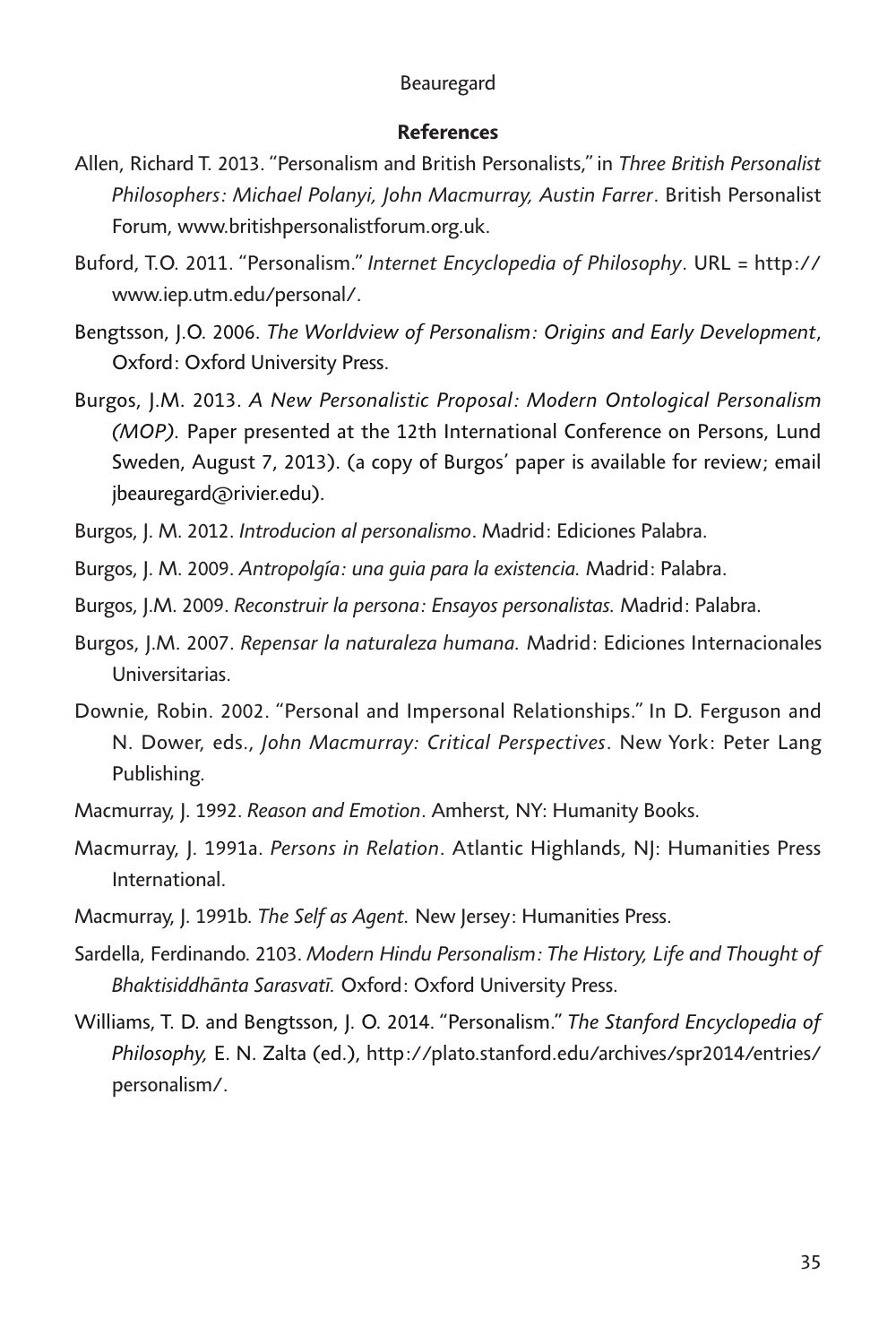# *APPENDIX*

# *Major Trends in Contemporary Personalism*

*Personalism looks back to a broad range of thinkers in the history of philosophy, both*  in the West and in the East.<sup>9</sup> Focusing primarily on the Western tradition in this essay, *Personalism in its contemporary sense has developed into number of distinct but related currents:*

*Communitarian personalism, grounded in the work of Emanuel Mounier, attends strongly to social action and social transformation.*

*Dialogical personalism, which gives emphasis to interpersonal relation as a ground*  for a philosophical anthropology, typified in the work of Martin Buber and Emmanuel *Levinás.*

*American personalism, moving from an idealist philosophy and central European sources, building on the work of American philosophers Borden Parker Bowne, Edgar Sheffield Brightman, Peter Bertocci, and contemporary thinkers including Thomas O. Buford, Rufus Burrows, Randall Auxier, and European philosophers such as Jan Olof Bengtsson.*

*Hindu Personalism, emerging from Hindu philosophy and its search for freedom from suffering and addressing such questions as the nature of the self, touching on human agency, intention, free will and identity.10*

*British Personalism, focusing on philosophies of action typified in the works of Austin Farrer, John Macmurray and Michael Polanyi, and contemporary proponents such as Richard Allen and Charles Conti.*

*Islamic personalism, which shares some common roots with classical Greek philosophy, and examines both nature of the person and of God exemplified in the work of Muhammad Iqbal, Mohammad Aziz Lahbsabi and Allhagi Manta Drammeh.*

*<sup>9.</sup> Thomas O. Buford reviews the major philosophical strands in Personalism's background in his entry, "Personalism" in the Internet Encyclopedia of Philosophy, including its roots in the Greco-Roman period of the West, Hindu philosophy in the East, and has contemporary proponents writing in both of these*  traditions as well as Confucianism and Islamic philosophy. See, e.g. Gueye, C.M. Ed. 2011, *Ethical Personalism. Frankfurt: Ontos Verlag.*

*<sup>10.</sup> See Buford, 2011, Section 1, "South and East Asian Personalism" for a description of Hindu and Buddhist tradition in India, China and Japan. Ferdinando Sardella has made a significant contribution to understandings of contemporary Hindu personalism in his recent Modern Hindu Personalism: the History, Life and Thought of Bhakisiddhānta Sarasvatī (Oxford: Oxford University Press), 2013.*